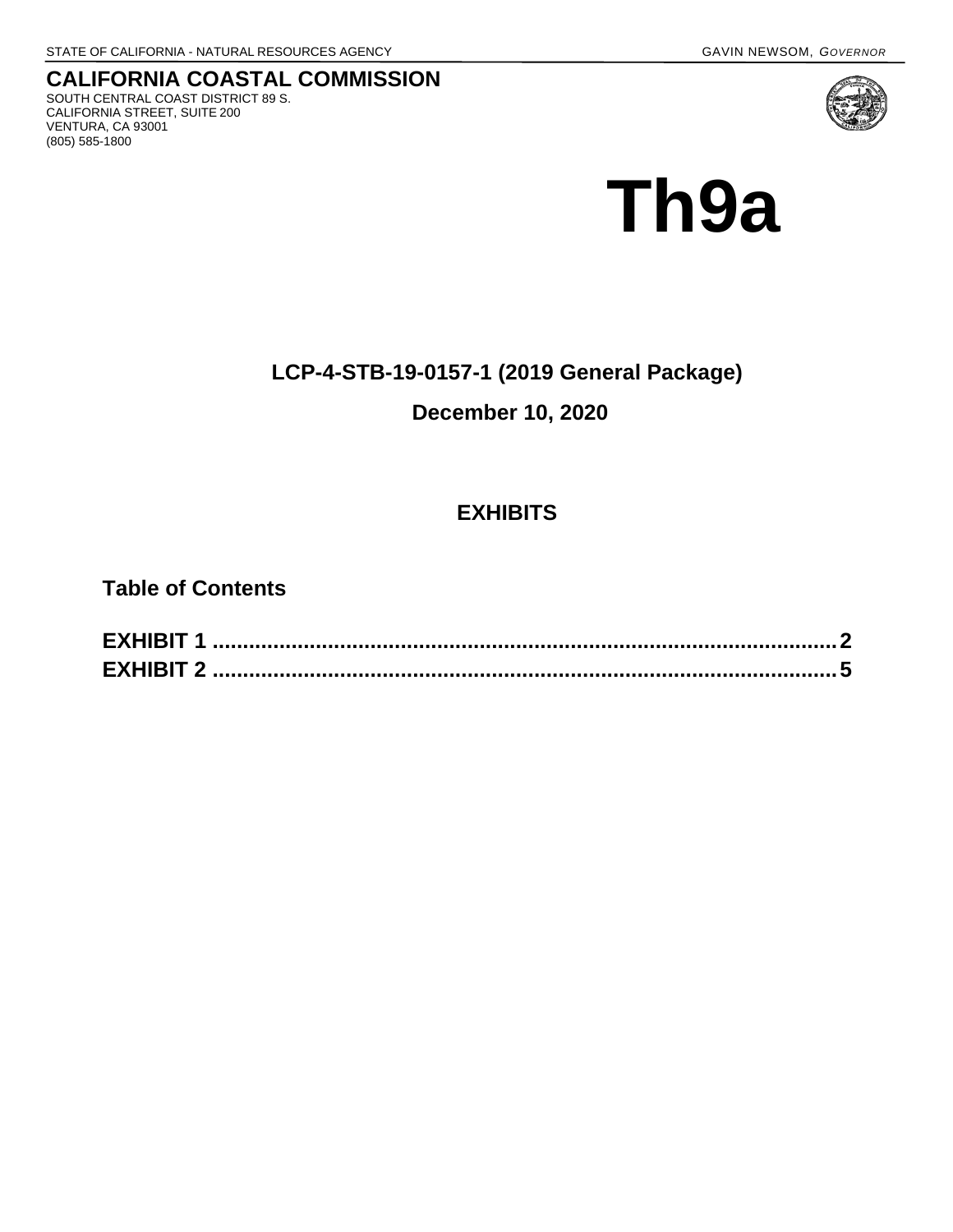## **EXHIBIT 1 SUGGESTED MODIFICATIONS TO THE PROPOSED IMPLEMENTATION PLAN/COASTAL ZONING ORDINANCE AMENDMENT LCP Amendment No. LCP-4-STB-19-0157-1 (2019 General Package Amendment)**

Existing language of the certified Implementation Plan/Coastal Zoning Ordinance is shown in straight type. The County's proposed amendment language to the certified Implementation Plan/Coastal Zoning Ordinance is shown in strikeout and underline. Language recommended by Commission staff to be inserted is shown in double underline. Language recommended by Commission staff to be deleted is shown in double strikeout. Other suggested modifications that do not directly change LCP text (e.g., revisions to maps, figures, instructions) are shown in *italics*.

# **SUGGESTED MODIFICATION 1**

*Subsection B (Applicability) of Section 35-144F (Commercial Telecommunications Facilities) shall be modified as follows:* 

## **B. Applicability.**

- **1. Affected facilities and equipment.** The provisions of this Section shall apply to commercial telecommunication facilities that transmit or receive electromagnetic signals (e.g., radio, television, and wireless communication services including personal communication, cellular, and paging). This Section shall not be construed to apply to handheld, vehicular, or other portable transmitters or transceivers, including cellular phones, CB radios, emergency services radio, and other similar devices.
- **2. Allowable zones and permit requirements.** The following table, Allowable Zones and Permit Requirements for Commercial Telecommunications Facilities, below, establishes the allowable zones, permit requirements, and development standards applicable to commercial telecommunications facilities as allowed by this Section. Different permit processes shall be required depending on the type of the commercial telecommunication facility being proposed and whether the facility complies with different development standards.

## **a. Coastal Development Permit processing requirement.**

- 1) Unless exempt in compliance with Section 35-169.2 (Applicability), all development requires a Coastal Development Permit in compliance with Section 35-169 (Coastal Development Permits).
- 2) A Coastal Development Permit shall be processed concurrently and in conjunction with a Conditional Use Permit or Development Plan in compliance with Section 35.169.4 (Processing).

| <b>Project Level Tier</b>                                  | <b>Zones Where Allowed</b>                   | <b>Permit Requirements</b>               | <b>Development</b><br><b>Standards</b> |
|------------------------------------------------------------|----------------------------------------------|------------------------------------------|----------------------------------------|
| <b>Tier 1 (a) Project - Temporary</b><br><b>Facilities</b> | Allowed as a "Permitted Use" in<br>all zones | Coastal Development Permit 35-144F.C.1.a |                                        |

**Allowable Zones and Permit Requirementsfor Commercial Telecommunications Facilities**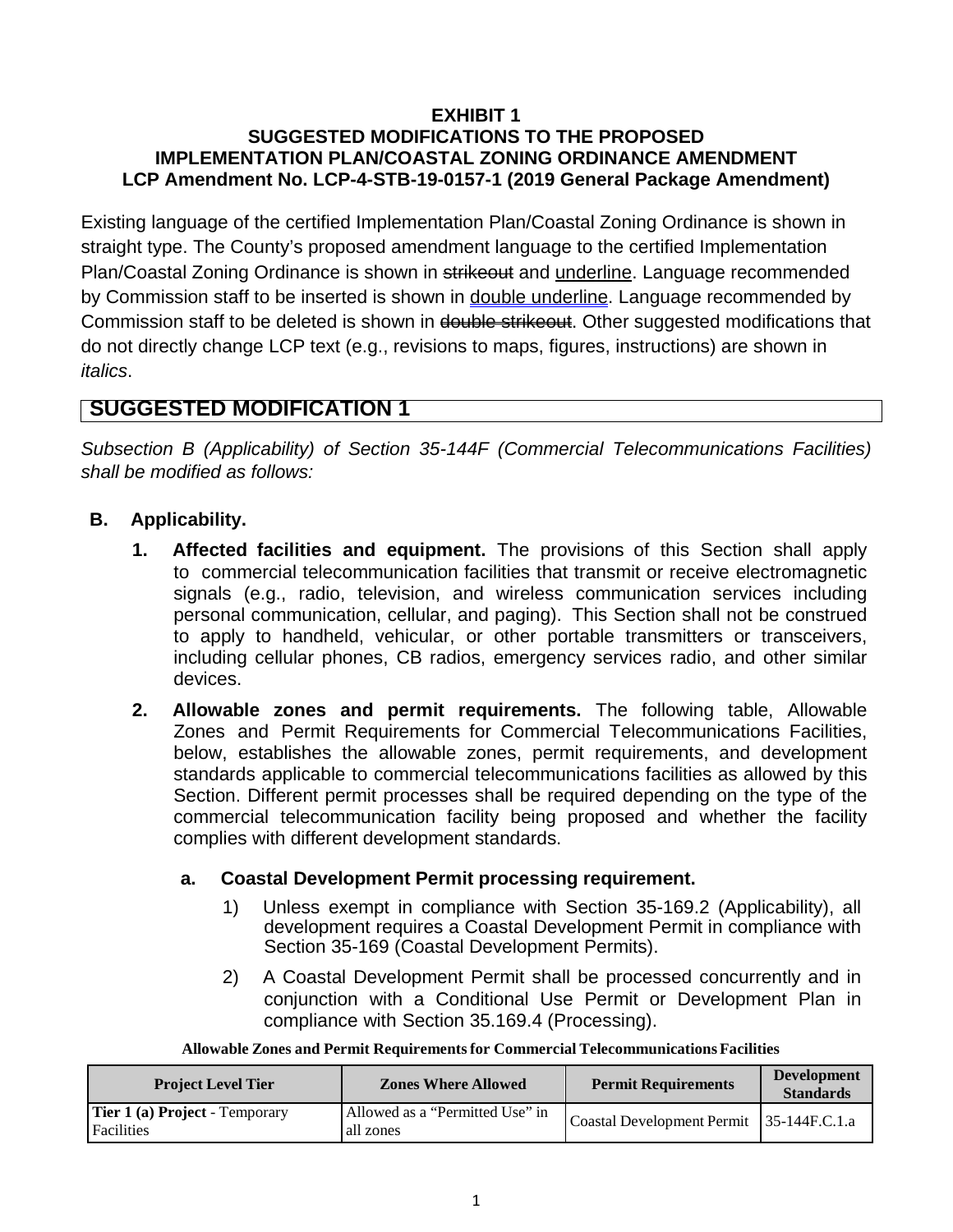| Tier 1 (b) Project - Spectrum Act<br><b>Facility Modifications</b>                                                                                     | All zones                                                                                                                                             | <b>Zoning Clearance Coastal</b>                                                                     | 35-144F.C.1.b<br>35-144F.D  |
|--------------------------------------------------------------------------------------------------------------------------------------------------------|-------------------------------------------------------------------------------------------------------------------------------------------------------|-----------------------------------------------------------------------------------------------------|-----------------------------|
|                                                                                                                                                        |                                                                                                                                                       | Development Permit                                                                                  |                             |
| Tier 1 (bc) Project - Hub sites                                                                                                                        | Allowed as a "Permitted Use" in<br>all zones                                                                                                          | <b>Coastal Development Permit</b>                                                                   | 35-144F.C.1.bc<br>35-144F.D |
| Tier 2 (a) Project - Very sSmall<br>wireless facilities                                                                                                | Allowed as a "Permitted Use" in<br>all <del>nonresidential</del> zones                                                                                | Development Plan approved<br>by the Director $(2)$ -and<br>concurrent Coastal<br>Development Permit | 35-144F.C.2.a<br>35-144F.D  |
| Tier 2 (b) Project - Tenant<br>improvements                                                                                                            | Allowed as a "Permitted Use" in<br>all nonresidential zones                                                                                           | Development Plan approved<br>by the Director $(2)$ and<br>concurrent Coastal<br>Development Permit  | 35-144F.C.2.b<br>35-144F.D  |
| Tier 2 (c) Project - Collocated<br>Facilities                                                                                                          | Allowed as a "Permitted Use" in<br>all nonresidential zones                                                                                           | Development Plan approved<br>by the Director $(2)$ -and<br>concurrent Coastal<br>Development Permit | 35-144F.C.2.c<br>35-144F.D  |
| Tier 3 (a) Project - Facilities not<br>exceeding 50 ft. in height (1)                                                                                  | Allowed as a "Use Permitted with<br>a Minor Conditional Use Permit"<br>in nonresidential zones, except<br>not allowed in the Recreation<br>(REC) zone | Minor Conditional Use<br>Permit and concurrent<br><b>Coastal Development Permit</b>                 | 35-144F.C.3.a<br>35-144F.D  |
| Tier 3 (b) Project - Satellite ground<br>station facilities, relay towers, towers<br>or antennas for radio/television<br>transmission and/or reception | Allowed as a "Use Permitted with<br>a Minor Conditional Use Permit"<br>in nonresidential zones                                                        | Minor Conditional Use<br>Permit and concurrent<br><b>Coastal Development Permit</b>                 | 35-144F.C.3.b<br>35-144F.D  |
| Tier 3 (c) Project - Facilities that<br>comply with the zone height limit (1)                                                                          | Allowed as a "Use Permitted with<br>a Minor Conditional Use Permit"<br>in nonresidential zones, except<br>not allowed in the Recreation<br>(REC) zone | Minor Conditional Use<br>Permit and concurrent<br><b>Coastal Development Permit</b>                 | 35-144F.C.3.c<br>35-144F.D  |
| Tier 4 (a) Project - Facilities that are<br>not allowed in compliance with Tier 1<br>through Tier 3                                                    | Allowed as a "Use Permitted with<br>a Major Conditional Use Permit"<br>in all zones                                                                   | <b>Conditional Use Permit and</b><br>concurrent Coastal<br>Development Permit                       | 35-144F.C.4.a<br>35-144F.D  |
| Tier 4 (b) Project - Other facilities<br>that are subject to regulation by the<br>FCC or CPUC, e.g., AM/FM radio<br>stations, television stations      | Allowed as a "Use Permitted with<br>a Major Conditional Use Permit"<br>in nonresidential zones                                                        | Conditional Use Permit and<br>concurrent Coastal<br>Development Permit                              | 35-144F.C.4.b<br>35-144F.D  |

**Notes:**

(1) Not allowed in or within 300 feet of a residential zone.

(2) (2) For development that is appealable to the Coastal Commission, tThe Director shall act as the decision-maker unless a public hearing is requested in compliance with [Section 35-181 \(](https://gbc-word-edit.officeapps.live.com/we/wordeditorframe.aspx?ui=en%2DUS&rs=en%2DUS&wopisrc=https%3A%2F%2Fcacoastalcomm-my.sharepoint.com%2Fpersonal%2Fjoy_lester_coastal_ca_gov%2F_vti_bin%2Fwopi.ashx%2Ffiles%2F51be9c2bb6b34ac0ada247a440341fd1&wdnewandopenct=1604514678690&wdprevioussession=302c4a85-cb95-4eb9-b9e1-54a794b7046e&wdorigin=OFFICECOM-WEB.START.UPLOAD&wdenableroaming=1&mscc=1&wdodb=1&hid=3F6B8A9F-7042-B000-8D8F-55DBE94EE09E&wdhostclicktime=1604514678690&jsapi=1&jsapiver=v1&newsession=1&corrid=62c08a38-5cb1-4d85-b0aa-b32b045ccadc&usid=62c08a38-5cb1-4d85-b0aa-b32b045ccadc&sftc=1&instantedit=1&wopicomplete=1&wdredirectionreason=Unified_SingleFlush&rct=Medium&ctp=LeastProtected#_bookmark288)Noticing) and [Section 35-174](https://gbc-word-edit.officeapps.live.com/we/wordeditorframe.aspx?ui=en%2DUS&rs=en%2DUS&wopisrc=https%3A%2F%2Fcacoastalcomm-my.sharepoint.com%2Fpersonal%2Fjoy_lester_coastal_ca_gov%2F_vti_bin%2Fwopi.ashx%2Ffiles%2F51be9c2bb6b34ac0ada247a440341fd1&wdnewandopenct=1604514678690&wdprevioussession=302c4a85-cb95-4eb9-b9e1-54a794b7046e&wdorigin=OFFICECOM-WEB.START.UPLOAD&wdenableroaming=1&mscc=1&wdodb=1&hid=3F6B8A9F-7042-B000-8D8F-55DBE94EE09E&wdhostclicktime=1604514678690&jsapi=1&jsapiver=v1&newsession=1&corrid=62c08a38-5cb1-4d85-b0aa-b32b045ccadc&usid=62c08a38-5cb1-4d85-b0aa-b32b045ccadc&sftc=1&instantedit=1&wopicomplete=1&wdredirectionreason=Unified_SingleFlush&rct=Medium&ctp=LeastProtected#_bookmark259) (Development Plans), in which case the Zoning Administrator or Montecito Planning Commission shall be the decision-maker.

# **SUGGESTED MODIFICATION 2**

*Subsection 2 (Notice for projects that require a public hearing or discretionary decision-maker action) of Section 35-181.8 (Contents of Notice) shall be modified as follows:*

- **2. Notice for projects that require a public hearing or discretionary decision-maker action.** The following shall be included in all notices for projects that require a public hearing or discretionary action by a decision-maker not including notices that are required to be posted by the applicant.
	- **a.** All information required by Subsection 1 (Notice for all projects), above.
	- **b.** The place, date, and general time of the hearing at which the project will be heard by the decision-maker, if the action requires a public hearing. If the project does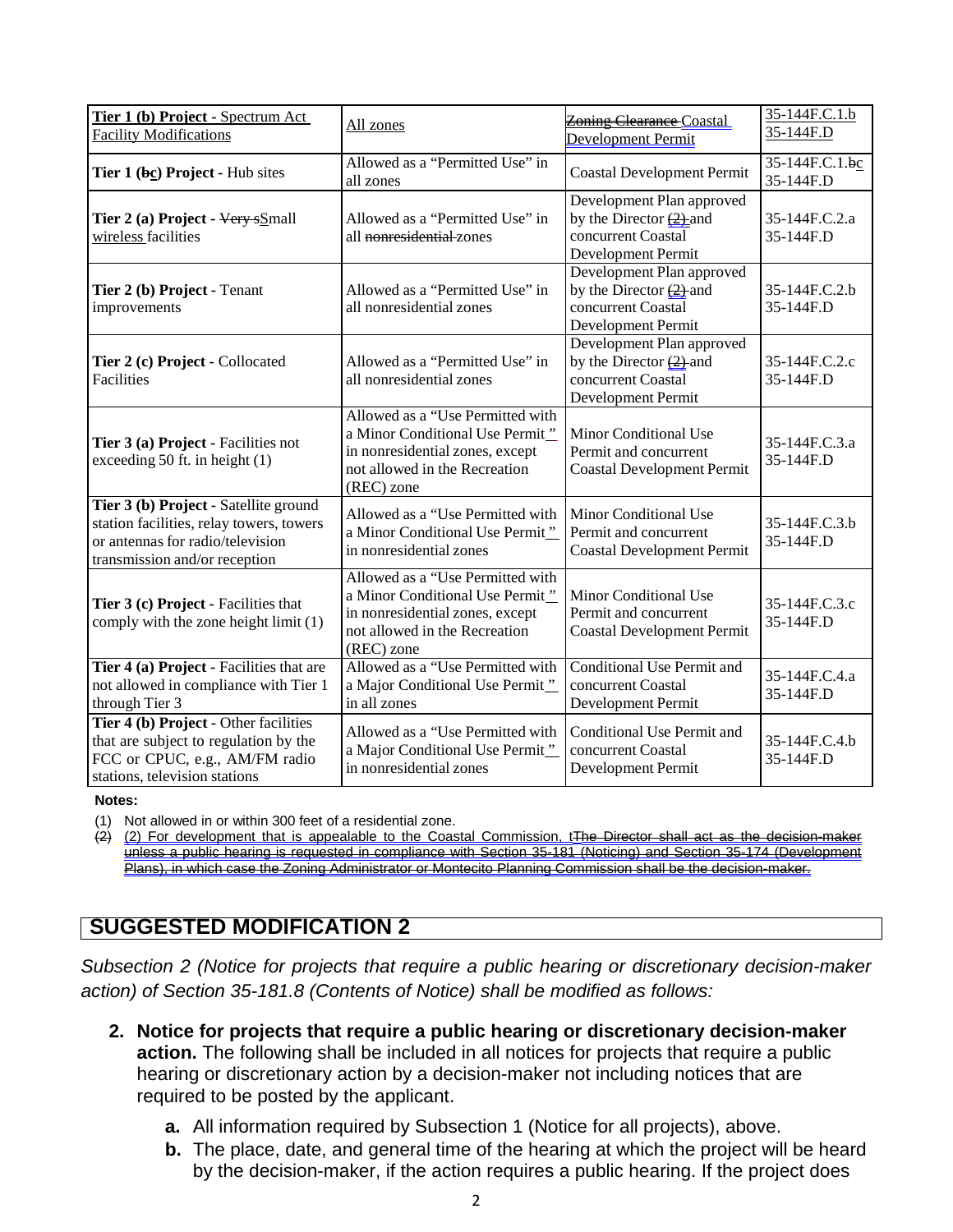not require a public hearing, then only the date of pending action or decision of the decision-maker is required.

- **c.** A general description of the County procedures concerning the conduct of public hearings and local actions, including the submission of public comments either in writing or orally before the hearing or local decision, and requirements regarding the procedure to appeal the decision.
- **d.** The procedure for Coastal Commission appeals, including any required appeal fees, if applicable.
- **e.** Notice of a pending decision by the Director to approve, conditionally approve or deny a Development Plan for a telecommunications facility that is appealable to the Coastal Commission in compliance with Section 35-144F (Commercial Telecommunications Facilities) shall include a statement that the person to whom the notice was mailed may request a public hearing on the proposed Development Plan by submitted a written request to the Department within 10 days of the date of such notice. If a written request is received, the public hearing shall be conducted in compliance with Section 35-181.10 (Hearing Procedure) below.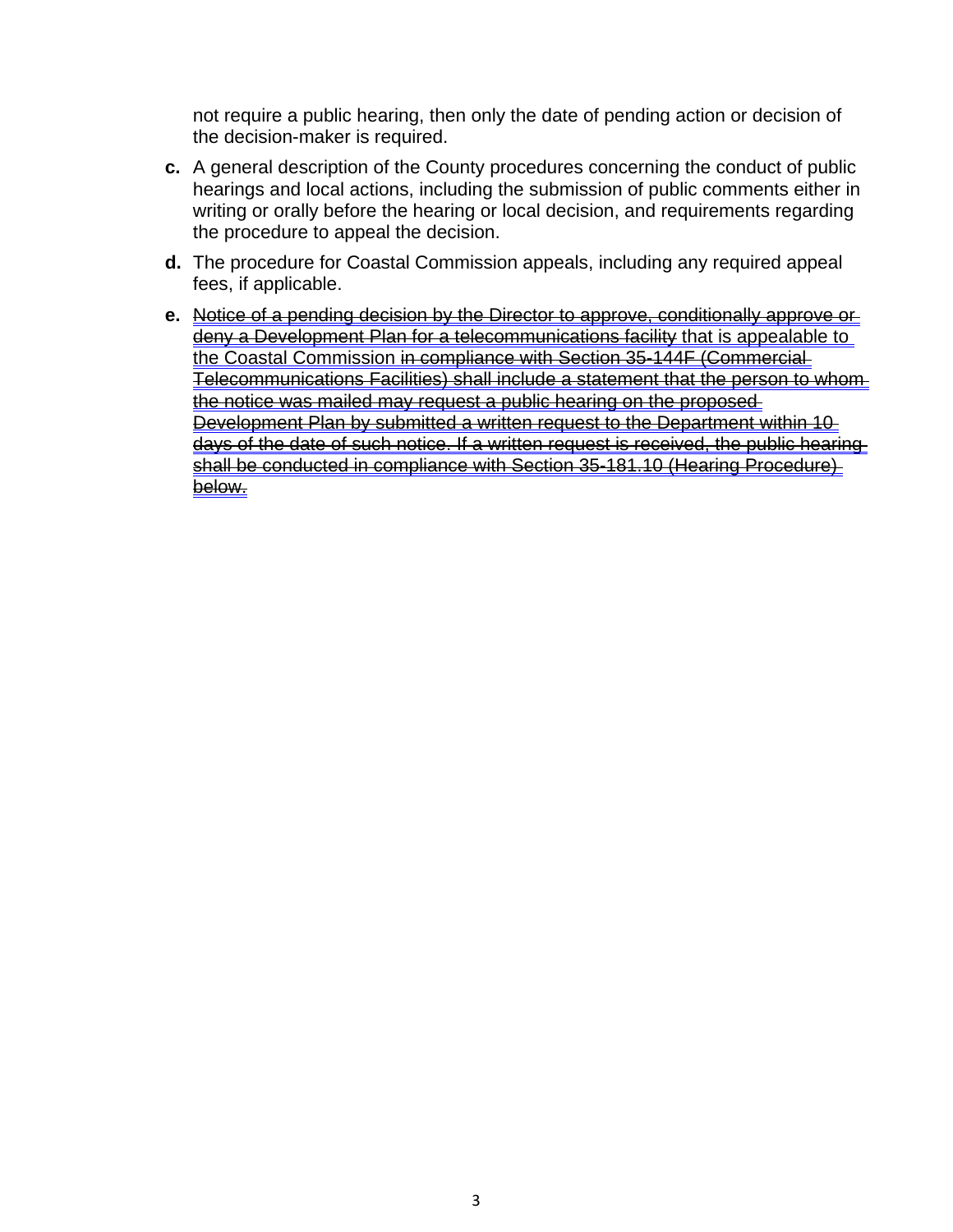## **EXHIBIT 2**

## **COUNTY OF SANTA BARBARA ORDINANCE NO. 5095 PROPOSED IMPLEMENTATION PLAN/COASTAL ZONING ORDINANCE AMENDMENT TEXT LCP Amendment No. LCP-4-STB-19-0157-1 (2019 General Package Amendment)**

## **ATTACHMENT 10: ARTICLE II CZO AMENDMENT**

## **ORDINANCE NO. 5095**

AN ORDINANCE AMENDING ARTICLE II, THE SANTA BARBARA COUNTY COASTAL ZONING ORDINANCE, OF CHAPTER 35, ZONING, OF THE SANTA BARBARA COUNTY CODE (ARTICLE II), TO IMPLEMENT NEW REGULATIONS REGARDING TELECOMMUNICATION FACILITIES AND RECORDABLE DOCUMENTS, TO DELETE TIME EXTENSIONS DUE TO ECONOMIC HARDSHIP, AND TO MAKE OTHER MINOR CLARIFICATIONS, CORRECTIONS AND REVISIONS BY AMENDING: DIVISION 2, DEFINITIONS; DIVISION 7, GENERAL REGULATIONS; DIVISION 11, PERMIT PROCEDURES; DIVISION 12, ADMINISTRATION AND DIVISION 13, SUMMERLAND COMMUNITY PLAN OVERLAY.

## Case No. 19ORD-00000-00005

The Board of Supervisors of the County of Santa Barbara, State of California, ordains as follows:

## **SECTION 1:**

DIVISION 2, Definitions, of Article II is hereby amended to revise 35-58, Definitions, to add the following new definition of "Telecommunication Facility, Base Station," to read as follows:

**Telecommunication Facility, Base Station.** A structure or equipment at a fixed location that enables Federal Communication Commission-licensed or authorized wireless communications between user equipment and a communications network, which does not encompass a tower or any equipment associated with a tower, and as further defined by 47 C.F.R. Section 1.6100(b)(1), as amended.

## **SECTION 2:**

DIVISION 7, General Regulations, of Article II is hereby amended to revise Section 35-144F, Commercial Telecommunication Facilities, to read as follows:

## **Section 35-144F. Commercial Telecommunications Facilities.**

**A. Purpose and intent.** This Section establishes the permit requirements and standards for the siting and development of commercial telecommunication facilities. The intent is to promote their orderly development and ensure they are compatible with surrounding land uses in order to protect the public safety and visual resources.

#### **B. Applicability.**

- **1. Affected facilities and equipment.** The provisions of this Section shall apply to commercial telecommunication facilities that transmit or receive electromagnetic signals (e.g., radio, television, and wireless communication services including personal communication, cellular, and paging). This Section shall not be construed to apply to handheld, vehicular, or other portable transmitters or transceivers, including cellular phones, CB radios, emergency services radio, and other similar devices.
- **2. Allowable zones and permit requirements.** The following table, Allowable Zones and Permit Requirements for Commercial Telecommunications Facilities, below, establishes the allowable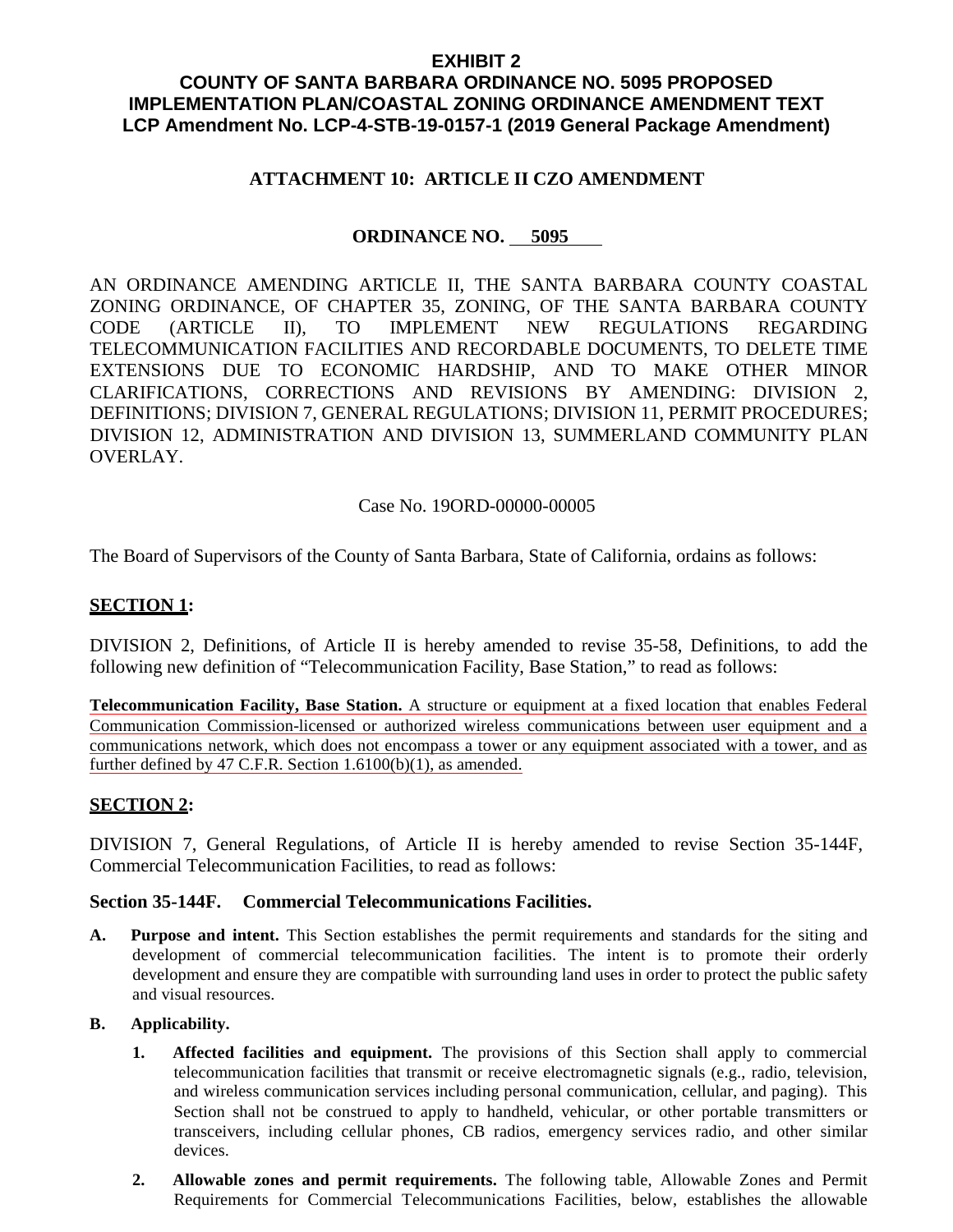zones, permit requirements, and development standards applicable to commercial telecommunications facilities as allowed by this Section. Different permit processes shall be required depending on the type of the commercial telecommunication facility being proposed and whether the facility complies with different development standards.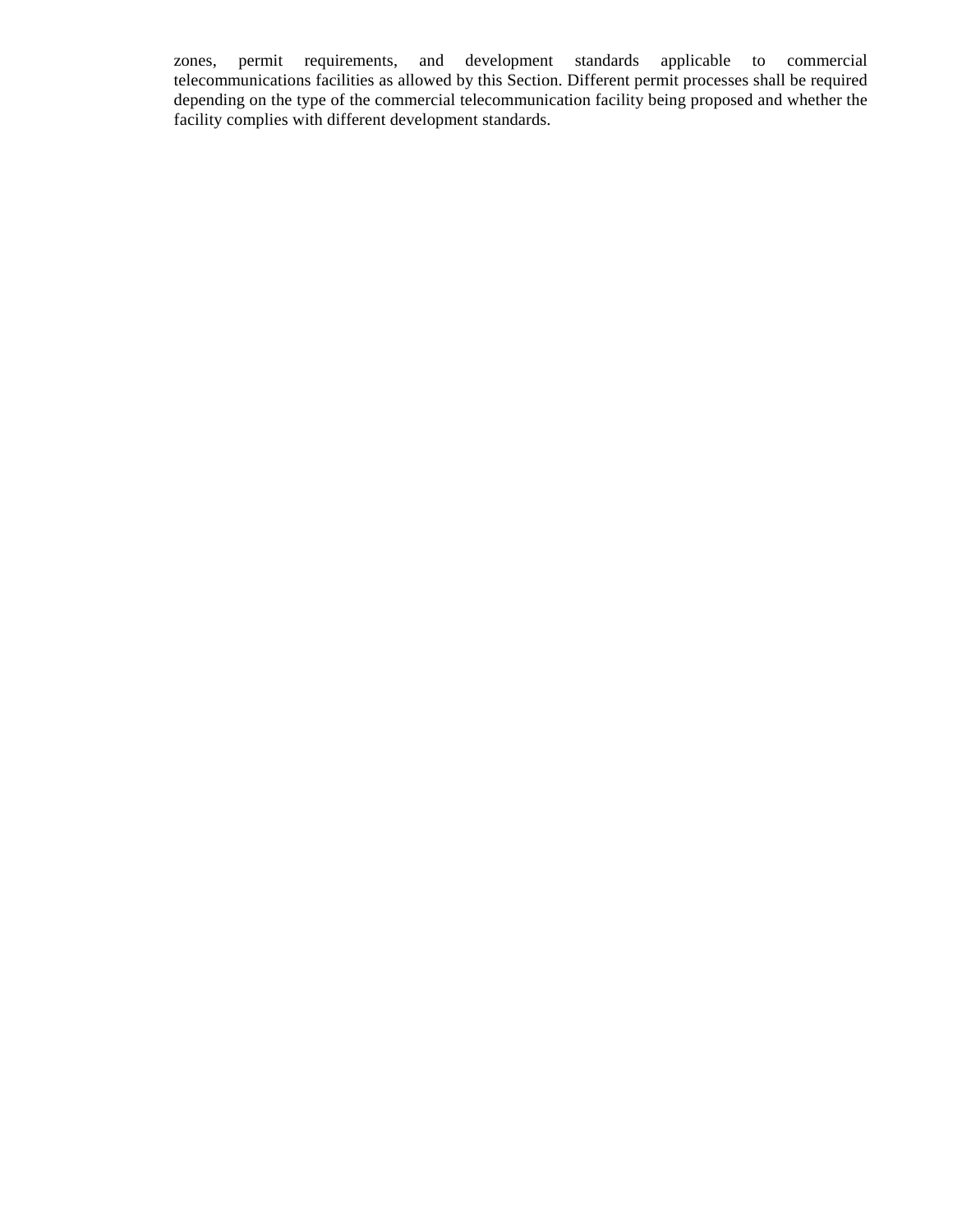#### **a. Coastal Development Permit processing requirement.**

- 1) Unless exempt in compliance with Section 35-169.2 (Applicability), all development requires a Coastal Development Permit in compliance with Section 35-169 (Coastal Development Permits).
- 2) A Coastal Development Permit shall be processed concurrently and in conjunction with a Conditional Use Permit or Development Plan in compliance with Section 35.169.4 (Processing).

| <b>Project Level Tier</b>                                                                                                                              | <b>Zones Where Allowed</b>                                                                                                                            | <b>Permit Requirements</b>                                                                          | <b>Development</b><br><b>Standards</b> |
|--------------------------------------------------------------------------------------------------------------------------------------------------------|-------------------------------------------------------------------------------------------------------------------------------------------------------|-----------------------------------------------------------------------------------------------------|----------------------------------------|
| Tier 1 (a) Project - Temporary<br>Facilities                                                                                                           | Allowed as a "Permitted Use" in<br>all zones                                                                                                          | <b>Coastal Development Permit</b>                                                                   | 35-144F.C.1.a                          |
| Tier 1 (b) Project - Spectrum Act Facility<br>Modifications                                                                                            | All zones                                                                                                                                             | <b>Zoning Clearance</b>                                                                             | 35-144F.C.1.b<br>35-144F.D             |
| Tier 1 (bc) Project - Hub sites                                                                                                                        | Allowed as a "Permitted Use" in<br>all zones                                                                                                          | <b>Coastal Development Permit</b>                                                                   | 35-144F.C.1.bc<br>35-144F.D            |
| Tier 2 (a) Project - Very sSmall<br>wireless facilities                                                                                                | Allowed as a "Permitted Use" in<br>all nonresidential zones                                                                                           | Development Plan approved<br>by the Director $(2)$ -and<br>concurrent Coastal<br>Development Permit | 35-144F.C.2.a<br>35-144F.D             |
| Tier 2 (b) Project - Tenant<br>improvements                                                                                                            | Allowed as a "Permitted Use" in<br>all nonresidential zones                                                                                           | Development Plan approved<br>by the Director $(2)$ -and<br>concurrent Coastal<br>Development Permit | 35-144F.C.2.b<br>35-144F.D             |
| Tier 2 (c) Project - Collocated<br><b>Facilities</b>                                                                                                   | Allowed as a "Permitted Use" in<br>all nonresidential zones                                                                                           | Development Plan approved<br>by the Director $(2)$ -and<br>concurrent Coastal<br>Development Permit | 35-144F.C.2.c<br>35-144F.D             |
| Tier 3 (a) Project - Facilities not<br>exceeding 50 ft. in height (1)                                                                                  | Allowed as a "Use Permitted with<br>a Minor Conditional Use Permit"<br>in nonresidential zones, except<br>not allowed in the Recreation<br>(REC) zone | Minor Conditional Use<br>Permit and concurrent<br><b>Coastal Development Permit</b>                 | 35-144F.C.3.a<br>35-144F.D             |
| Tier 3 (b) Project - Satellite ground<br>station facilities, relay towers, towers<br>or antennas for radio/television<br>transmission and/or reception | Allowed as a "Use Permitted with<br>a Minor Conditional Use Permit"<br>in nonresidential zones                                                        | Minor Conditional Use<br>Permit and concurrent<br><b>Coastal Development Permit</b>                 | 35-144F.C.3.b<br>35-144F.D             |
| Tier 3 (c) Project - Facilities that<br>comply with the zone height limit (1)                                                                          | Allowed as a "Use Permitted with<br>a Minor Conditional Use Permit"<br>in nonresidential zones, except<br>not allowed in the Recreation<br>(REC) zone | Minor Conditional Use<br>Permit and concurrent<br><b>Coastal Development Permit</b>                 | 35-144F.C.3.c<br>35-144F.D             |
| Tier 4 (a) Project - Facilities that are<br>not allowed in compliance with Tier 1<br>through Tier 3                                                    | Allowed as a "Use Permitted with<br>a Major Conditional Use Permit"<br>in all zones                                                                   | <b>Conditional Use Permit and</b><br>concurrent Coastal<br>Development Permit                       | 35-144F.C.4.a<br>35-144F.D             |
| Tier 4 (b) Project - Other facilities<br>that are subject to regulation by the<br>FCC or CPUC, e.g., AM/FM radio<br>stations, television stations      | Allowed as a "Use Permitted with<br>a Major Conditional Use Permit"<br>in nonresidential zones                                                        | Conditional Use Permit and<br>concurrent Coastal<br>Development Permit                              | 35-144F.C.4.b<br>35-144F.D             |

**Notes:**

<sup>(1)</sup> Not allowed in or within 300 feet of a residential zone.

<sup>(2)</sup> The Director shall act as the decision-maker unless a public hearing is requested in compliance with Section 35-181 (Noticing) and Section 35-174 (Development Plans), in which case the Zoning Administrator or Montecito Planning Commission shall be the decision-maker.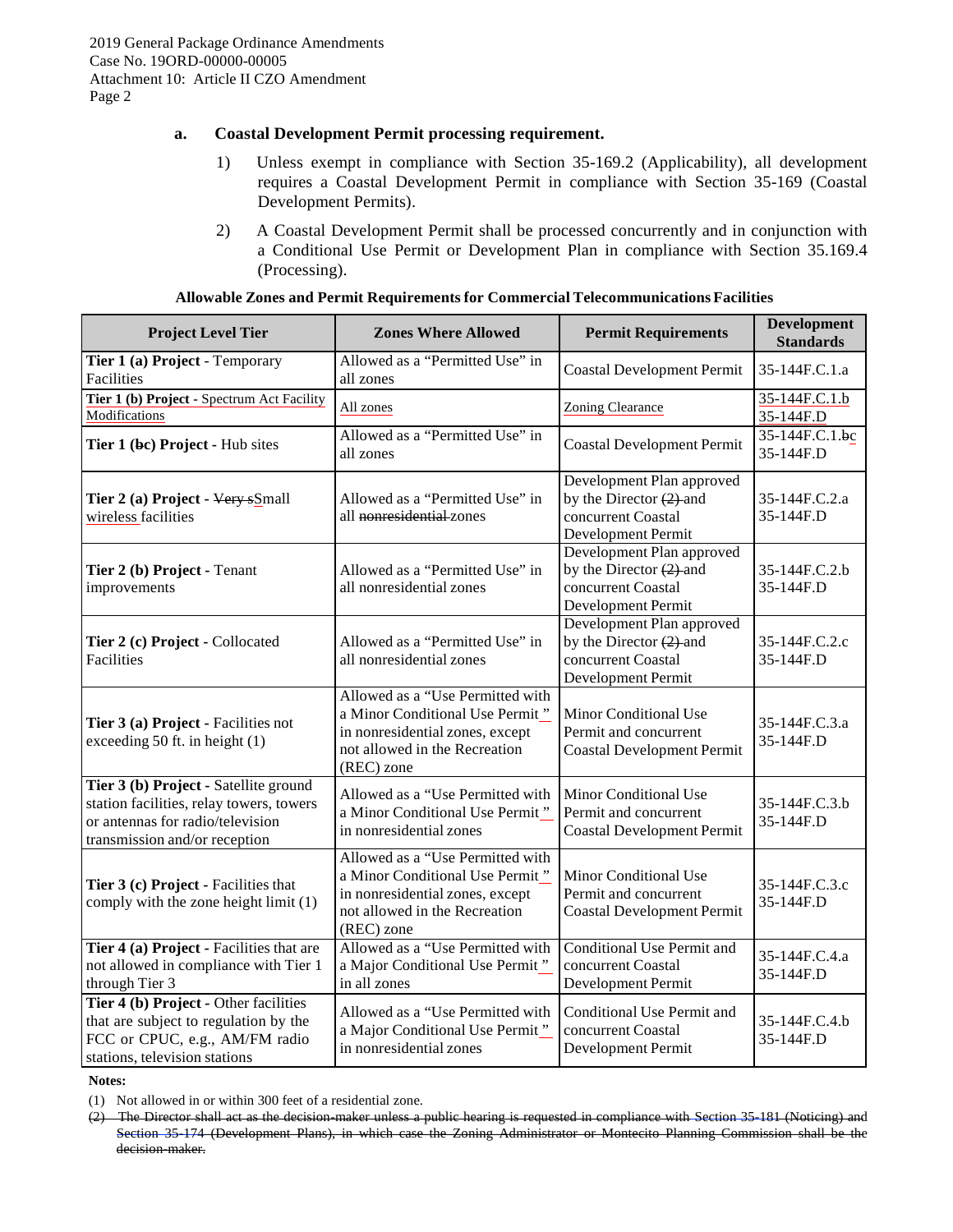- **C. Processing.** Permits for commercial telecommunication facilities shall be approved in compliance with the following requirements, including the requirements of Subsection D through Subsection H unless otherwise specified. Modifications to regulations in compliance with Section 35-169 (Coastal Development Permits), Section 35-172 (Conditional Use Permits) or Section 35-174 (Development Plans) may be allowed for telecommunication facilities only as specified in this Section.
	- **1. Tier 1 projects.** Commercial telecommunication facilities that comply with the following may be permitted as a Tier 1 commercial facility:
		- **a. Standards for Tier 1 projects, temporary facilities.** Temporary telecommunications facilities may be permitted in compliance with Section 35-137.3.1.
		- **b. Standard for Tier 1 projects, Spectrum Act facilities.** Pursuant to Section 6409 of the federal Spectrum Act (47 U.S.C. Section 1455) and its implementing regulations (47 C.F.R. Section 1.6100), as amended, any eligible facilities request for a modification of an existing wireless tower or base station that does not substantially change the physical dimensions of such tower or base station shall be allowed. The terms used in this subsection shall have the meaning ascribed to them in 47 C.F.R. Section 1.6100(b), as amended.
			- 1) Pursuant to 47 C.F.R Section 1.6100, as amended, the request shall comply with the following:
				- **a) Eligible facilities request.** The project must be a request for modification to an existing wireless tower or base station that involves:
					- i) Collocation of new transmission equipment;
					- ii) Removal of transmission equipment; or
					- iii) Replacement of transmission equipment.
				- b) The wireless tower or base station is existing at the time of permit application, supports existing antennas, and was permitted in compliance with this Development Code.
				- c) The wireless tower is any structure built for the sole purpose of supporting any Federal Communications Commission (FCC)-licensed antennas and associated facilities.
			- **2) Substantial change.** Pursuant to 47 C.F.R Section 1.6100, as amended, a modification shall not be allowed pursuant to this section if it substantially changes the physical dimensions of an existing wireless tower or base station. A modification substantially changes the physical dimensions if it meets any of the following criteria:
				- **a) Wireless towers not located within the public right-of-way.**
					- i) The modification increases the height of the tower by more than 10 percent, or by the height of one additional antenna array with separation from the nearest antenna not to exceed 20 feet, whichever is greater.
					- ii) The modification adds an appurtenance to the body of the tower that would protrude from the edge of the tower by more than 20 feet, or by more than the width of the tower structure at the level of the appurtenance, whichever is greater.
				- **b) Wireless towers located within the public right-of-way and base stations.**
					- i) The modification increases the height of the structure by more than 10 percent, or by more than 10 feet, whichever is greater.
					- ii) The modification adds an appurtenance to the body of the structure that would protrude from the edge of the structure by more than six feet.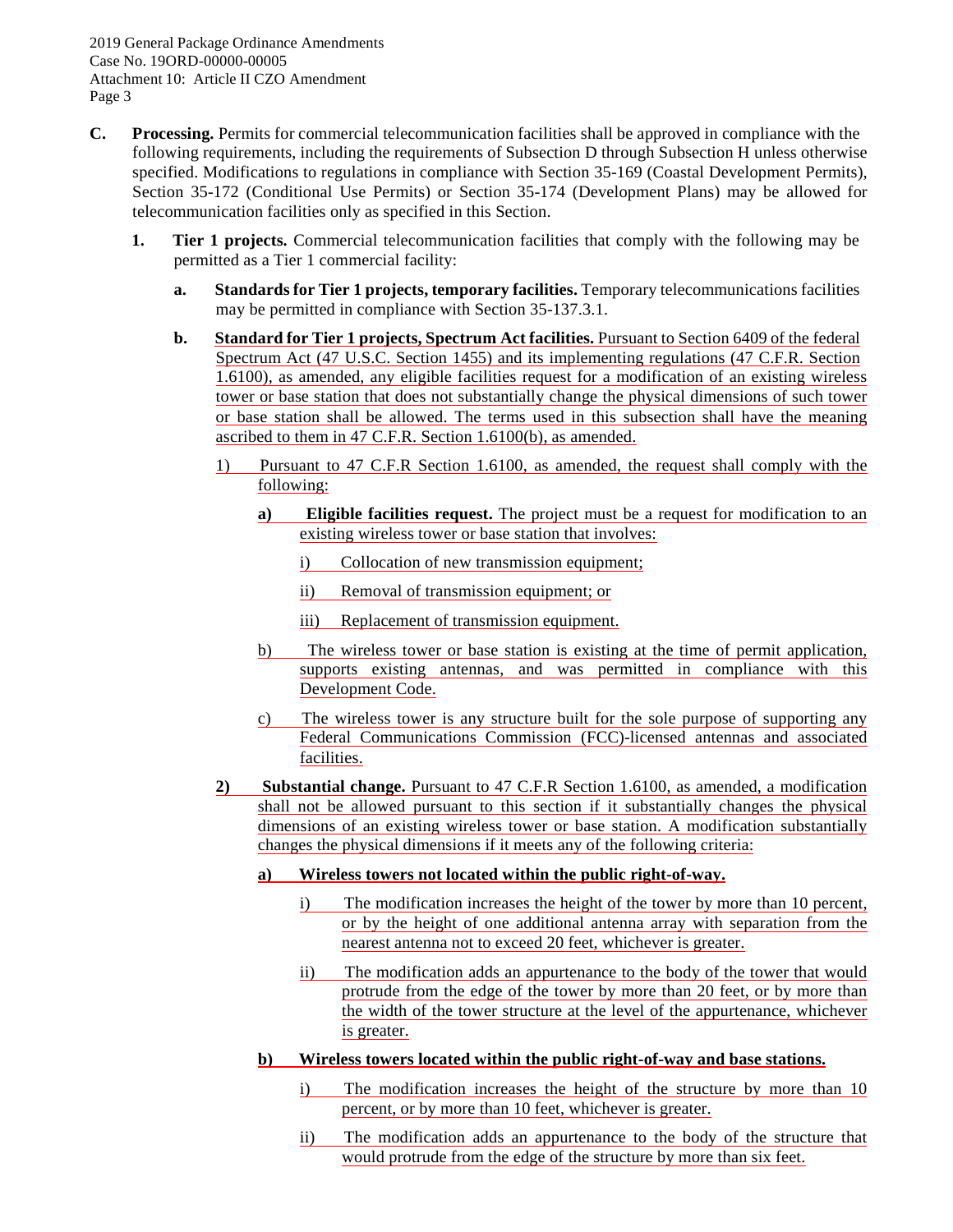- **C. Processing.** Permits for commercial telecommunication facilities shall be approved in compliance with the ground if there are no pre-existing ground cabinets associated with the structure.
	- iv) The modification involves installation of ground cabinets that are more than 10 percent larger in height or overall volume than any other ground cabinets associated with the structure.
	- c) The modification involves installation of more than the standard number of equipment cabinets for the technology involved, but not to exceed four cabinets.
	- d) The modification entails excavation or deployment outside of the current site.
	- e) The modification would defeat the concealment elements of the support structure.
	- **c. Standards for Tier 1 projects, hub sites.** Wireless telecommunication facilities that comply with all of the following may be allowed:
		- 1) The facility qualifies as a hub site.
		- 2) No antennas are proposed except as follows:
			- a) One Global Positioning System (GPS) may be allowed.
		- 3) The facility is located within a permitted building.
		- 4) The facility may be subject to review by the Board of Architectural Review (Section 35- 184) in compliance with Section 35-184.2 (Applicability).
	- **2. Tier 2 projects.** Commercial telecommunication facilities that comply with the following may be permitted as a Tier 2 commercial facility:
		- **a. Standards for Tier 2 projects, very small facilities.** Wireless telecommunication facilities that comply with the following may be allowed:
			- 1) Antennas shall be limited to panel antennas or omnidirectional antennas. Antennas and associated above ground equipment shall not exceed a combined volume of one cubic foot.
			- 2) The antenna shall be mounted on either an existing operational public utility pole or similar support structure (e.g., street light, traffic light, telephone pole, existing wooden pole) that is not being considered for removal, as determined by the Director, or the roof of an existing structure or vaulted underground.
				- a) More than two antennas shall not be located on a single utility pole or similar structure unless it is determined by the decision-maker that there will not be a negative visual impact. If at a later date the utility poles are proposed for removal as part of the undergrounding of the utility lines, the facility shall be removed prior to undergrounding and the permit for the facilities shall be null and void.
			- 3) The highest point of the antenna either does not exceed the height of the existing utility pole or similar support structure that it is mounted on, or in the case of an omnidirectional antenna, the highest point of the antenna is no higher than 40 inches above the height of the structure at the location where it is mounted.
			- 4) The placement of multiple, interconnected, very small facilities to establish a new network (i.e. four or more within a square mile) shall be reviewed as a whole project including all components that result in a physical change to the environment (e.g., antennas, equipment, cabling, trenching, boring, vaults, poles, hub sites).

**a. Standards for Tier 2 projects, small wireless facilities.** "Small wireless facilities ," as that term is defined in 47 C.F.R. Section 1.6002(l), as amended, that comply with the following may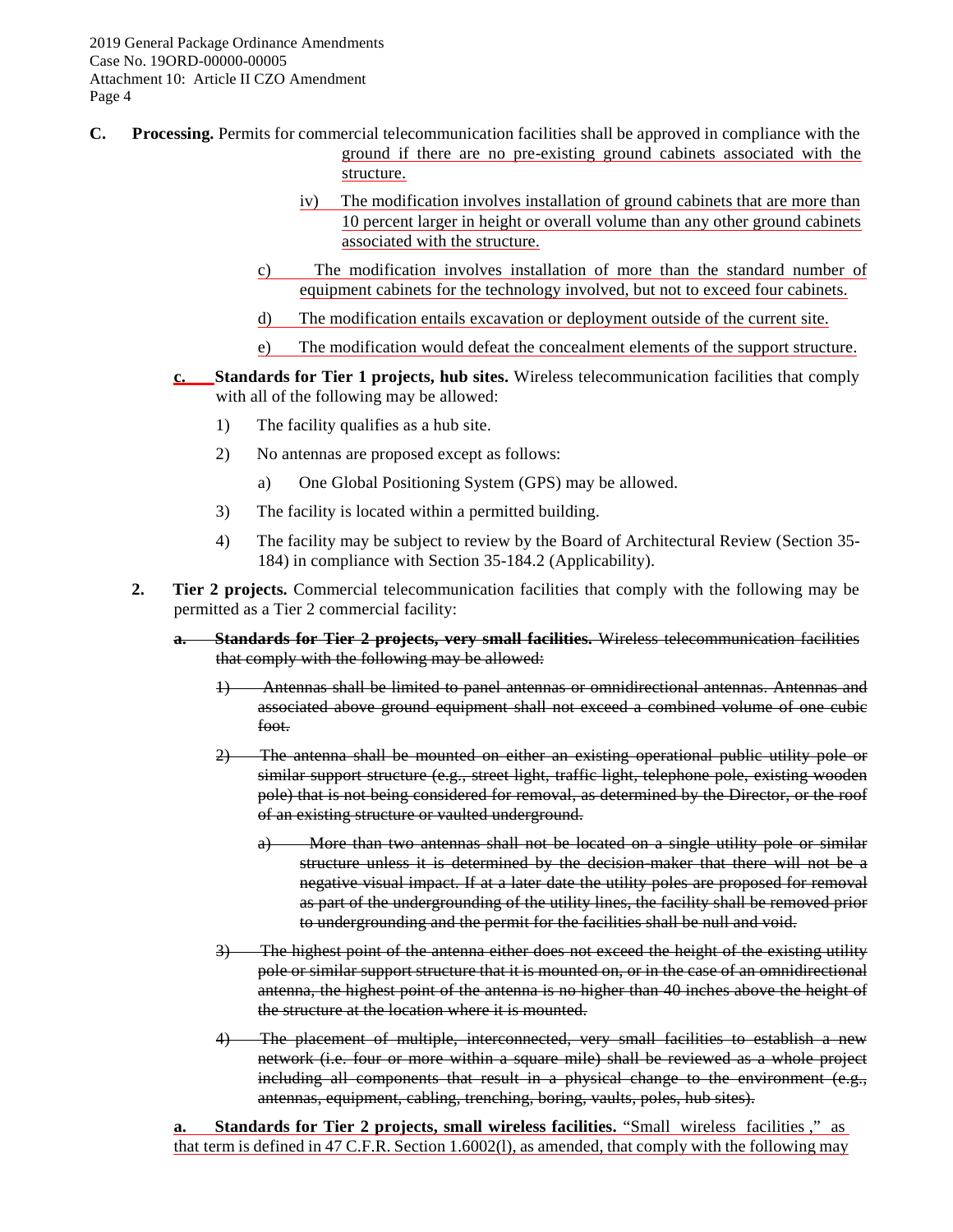#### be allowed:

#### 1) The facilities:

- a) are mounted on structures 50 feet or less in height including antennas as defined in 47 C.F.R. Section 1.1320(d);
- b) are mounted on structures no more than 10 percent taller than other adjacent structures; or
- c) do not extend existing structures on which they are located to a height of more than 50 feet or by more than 10 percent, whichever is greater.
- 2) Each antenna associated with the deployment, excluding associated antenna equipment (as defined in the definition of antenna in 47 C.F.R. Section 1.1320(d)), is no more than three cubic feet in volume.
- 3) All other wireless equipment associated with the structure, including the wireless equipment associated with the antenna and any pre-existing associated equipment on the structure, is no more than 28 cubic feet in volume.
- 4) The facility does not require antenna structure registration under Part 17 of Title 47 C.F.R., or its successor regulations (i.e., Federal Communications registration due to extreme height or proximity to an airport).
- 5) The facility is not located on Tribal lands, as defined under  $36$  C.F.R. Section  $800.16(x)$ , or its successor regulation.
- 6) The facility does not result in human exposure to radiofrequency radiation in excess of the applicable safety standards specified in 47 C.F.R. Section 1.1307(b), or its successor regulation.
- 7) The antenna shall be mounted on either an existing operational public utility pole or similar support structure (e.g., streetlight, traffic light, telephone pole, existing wooden pole) that is not being considered for removal, as determined by the Director, or the roof of an existing structure, or vaulted underground, unless technical requirements dictate otherwise.
	- a) If technical requirements dictate that the antenna cannot be mounted on an existing operational public utility pole or similar support structure, the antenna may be mounted on a new pole or similar support structure provided the new pole or support structure replicates the materials, color, and finish of existing infrastructure nearby.
- 8) The placement of multiple, interconnected, small wireless facilities to establish a new network (i.e., four or more within a square mile) may be reviewed as a whole project including all components that result in a physical change to the environment (e.g., antennas, equipment, cabling, trenching, boring, vaults, poles, hub sites.)
- **9) Colors and materials.** Colors and materials shall be chosen to minimize visibility, using textures and colors to match or blend with the primary background.
- **10) Façade-mounted antennas.** Antennas mounted to the façade of a building or structure shall be architecturally integrated into the building or structure design and otherwise made as unobtrusive as possible. If possible, antennas should be located entirely within an existing or newly created architectural feature so as to be completely screened from view. Façade-mounted antennas shall not protrude more than two feet horizontally from the façade.
- **b. Standards for Tier 2 projects, tenant improvements.** Wireless telecommunication facilities that comply with the following may be allowed. Additions to existing structures that a facility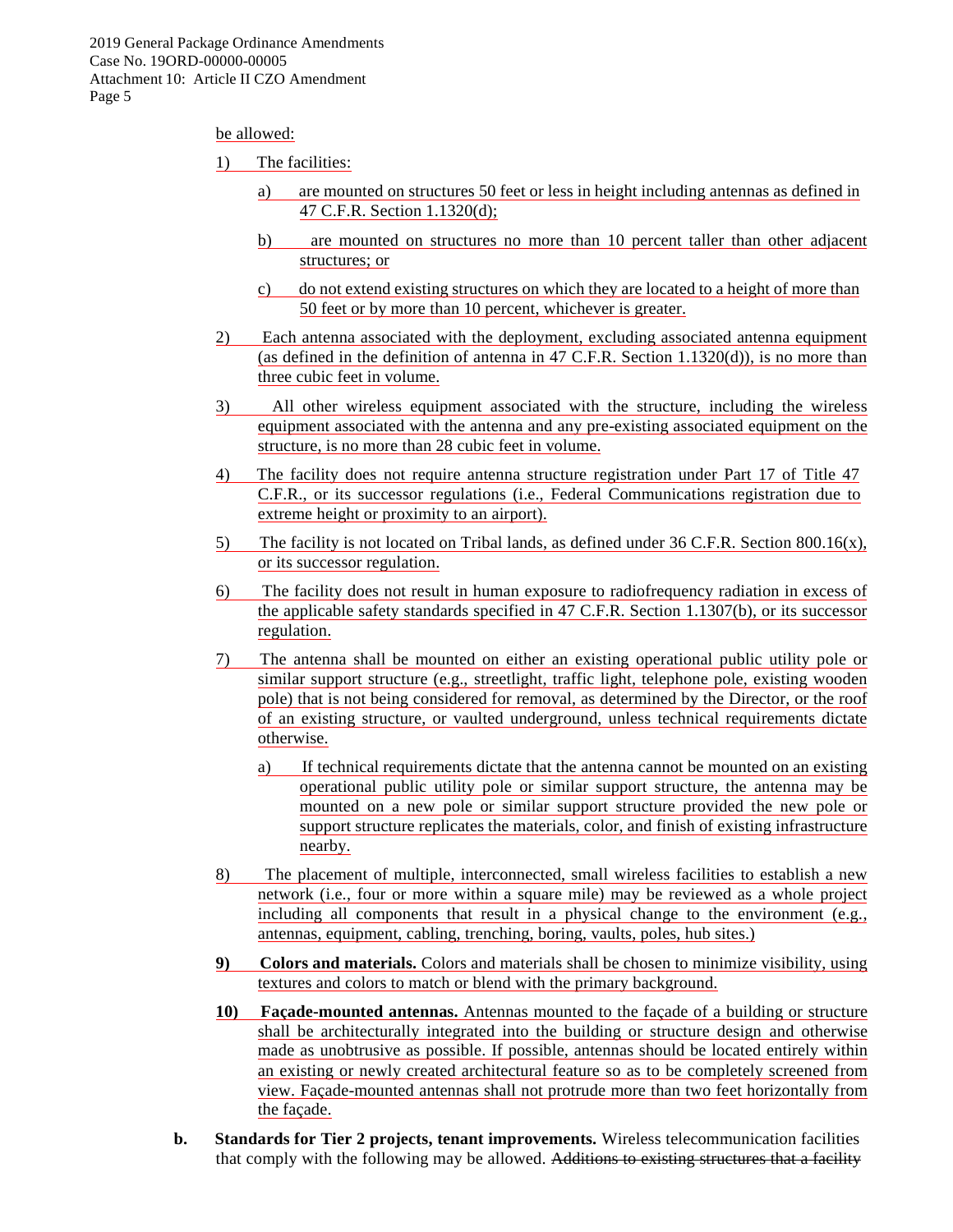#### is proposed to be located on or within may be allowed in order to comply with the following.

- 1) The facility qualifies as a tenant improvement that does not otherwise qualify as a small wireless facility under C.2.a, above.
- 2) Antennas, associated antenna support structures, and equipment shelters shall comply with the height limit of the zone that the project is located in subject to the limitations and exceptions provided below. If the facility is located in an agricultural zone as identified in Section 35-52 (Zoning District Designations and Applicability), the height limit is that which applies to residential structures in that location. Modifications to the height limit in compliance with Section 35-174.8 (Conditions, Restrictions, and Modifications) shall not be allowed.
- 3) Antennas, associated antenna support structures, and equipment shelters may exceed the height limit of the zone that the project is located in under any of the following circumstances:
	- a) The antenna, associated antenna support structure, and equipment shelter is located within an existing structure.
	- b) The antenna is mounted on an exterior wall of an existing structure, and the highest point of either the antenna or the antenna support structure does not extend above the portion of the wall, including parapet walls and architectural façades, that the antenna is mounted on.
	- c) The antenna or equipment shelter is located on the roof of an existing structure behind a parapet wall or architectural façade and the highest point of the antenna or equipment shelter does not protrude above the parapet wall or architectural façade.
	- d) The portion of the facility that would exceed the height limit is located within an addition that qualifies as an architectural projection.
- 4) Antennas and associated antenna support structures proposed to be installed on the roof or directly attached to an existing structure shall be fully screened or architecturally integrated into the design of the structure. The highest point of the antenna and associated antenna support structure shall not extend above the portion of the structure, including parapet walls and architectural façades, that it is mounted on and shall not protrude more than two feet horizontally from the structure. If mounted on the roof of an existing structure the highest point of the antenna shall not extend above the parapet wall or architectural façade.
- 5) Equipment shelters proposed to be installed on the roof of an existing or proposed structure shall be fully screened or architecturally integrated into the design of the structure (e.g., located behind a parapet wall or architectural façade) and the highest point of the equipment shelter shall not protrude above the parapet wall or architectural façade.
- **6) Colors and materials.** Colors and materials shall be chosen to minimize visibility, using textures and colors to match or blend with the primary background.
- (67) Access to the facility shall be provided by existing roads or driveways.
- **c. Standards for Tier 2 projects, collocated facilities.** Wireless telecommunication facilities that comply with the following may be allowed: Additions to existing structures that a facility is proposed to be located on or within may be allowed in order to comply with the following. Any addition to an existing structure shall be subject to all applicable permit requirements (e.g., approval of a Coastal Development Permit pursuant to Section 35-169).
	- 1) The facility qualifies as a collocated telecommunications facility that does not otherwise qualify as a small wireless facility under C.2.a, above.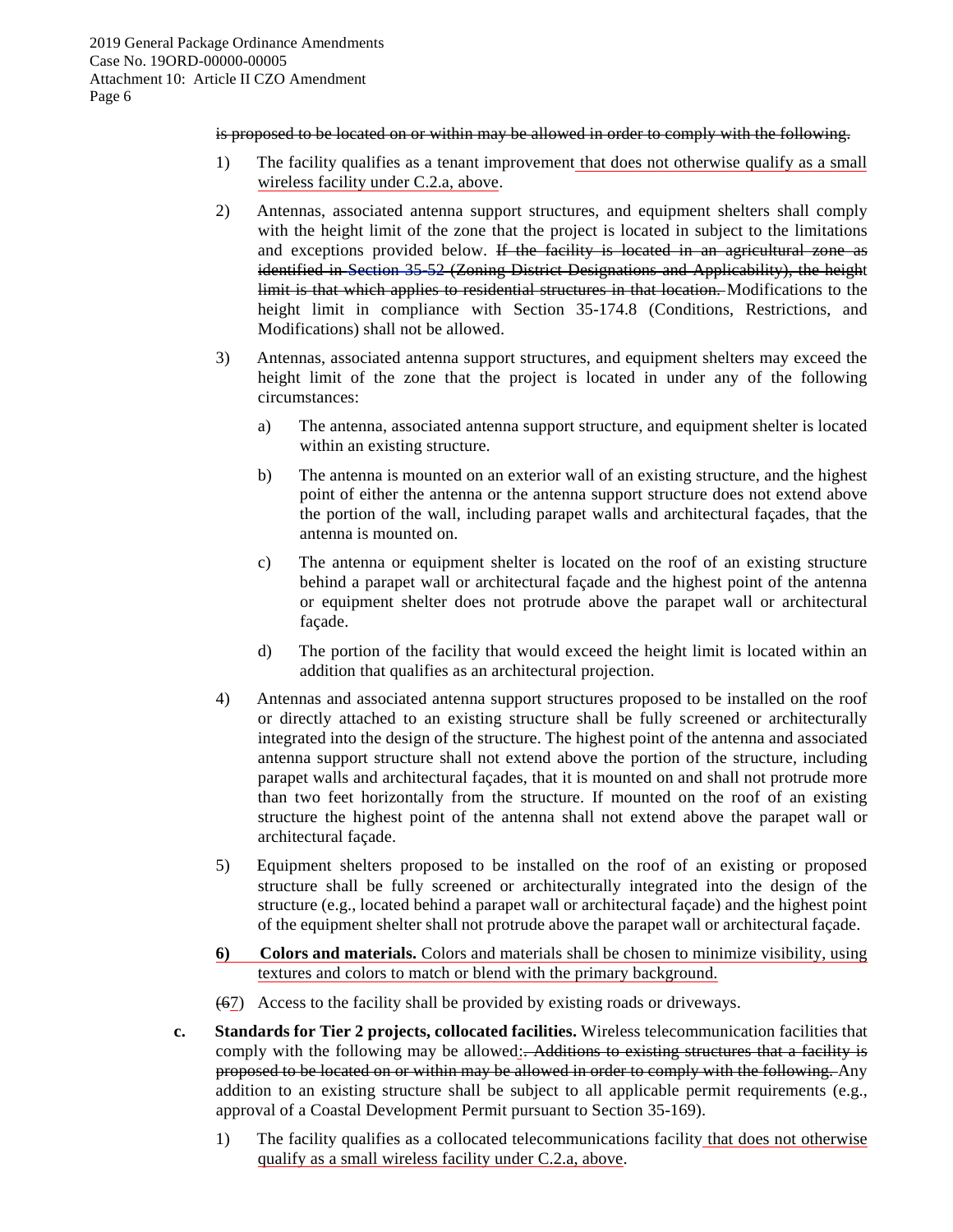- 2) Antennas, associated antenna support structures, and equipment shelters shall comply with the height limit of the zone that the project is located in subject to the limitations and exceptions provided below. If the facility is located in an agricultural zone as identified in Section 35-52 (Zoning District Designations and Applicability), the height limit is that which applies to residential structures in that location. Modifications to the height limit in compliance with Section 35-174.8 (Conditions, Restrictions, and Modifications) shall not be allowed.
	- 3a) Antennas, associated antenna support structures, and equipment shelters may exceed the height limit of the zone that the project is located in under the following circumstances:
		- ai) As provided in Subsection C.2.b.3).
		- bii) The highest point of the any portion of the new facility proposed to be located on an existing facility does not extend above the existing antenna support structure or the portion of any other structure, including parapet walls and architectural façades, that it is mounted on and shall not protrude more than two feet horizontally from the structure.
- **3. Tier 3 projects.** Commercial telecommunication facilities that comply with the following may be permitted as a Tier 3 commercial facility:
	- **a. Standards for Tier 3 projects, facilities not exceeding 50 feet in height.** Wireless telecommunication facilities that do not otherwise qualify as small wireless facilities under C.2.a, above and that comply with the following may be allowed:
		- 1) Antennas, the associated antenna support structures, and equipment shelters shall comply with the height limit of the zone that the project is located in subject to the limitations and exceptions as provided below. If the facility is located in an agricultural zone as identified in Section 35-52 (Zoning District Designations and Applicability), the height limit is that which applies to residential structures in that location. A modification to the height limit in compliance with Section 35-172.12 (Conditions, Restrictions, and Modifications) may be allowed. However, the highest point of the antenna and associated antenna support structure shall not exceed 50 feet.
		- 2) Antennas, associated antenna support structures, and equipment shelters may exceed the height limit of the zone that the project is located in without the approval of a modification in compliance with Section 35-172.12 (Conditions, Restrictions, and Modifications) under the following circumstances:
			- a) As provided in Subsection C.3.c.1). $C.2.d.(1)$ .
			- b) The antenna and antenna support structure are mounted on an existing structure and the height of the antenna and antenna support structure does not exceed 15 feet above the highest point of the structure provided the highest point of the antenna does not exceed 50 feet. Architectural projections shall not be used in determining the highest point of the structure.
		- 3) New freestanding antenna support structures and associated antennas that do not utilize an existing operational public utility pole or similar support structure, as determined by the Director, shall not exceed a height of 50 feet.
		- 4) The base of a new freestanding antenna support structure shall be set back from a residentially zoned lot a distance equal to five times the height of the antenna and antenna support structure, or a minimum of 300 feet, whichever is greater.
	- **b. Standards for Tier 3 projects, satellite ground station facilities, relay towers, towers or antennas for radio/television transmission and/or reception.** Other telecommunication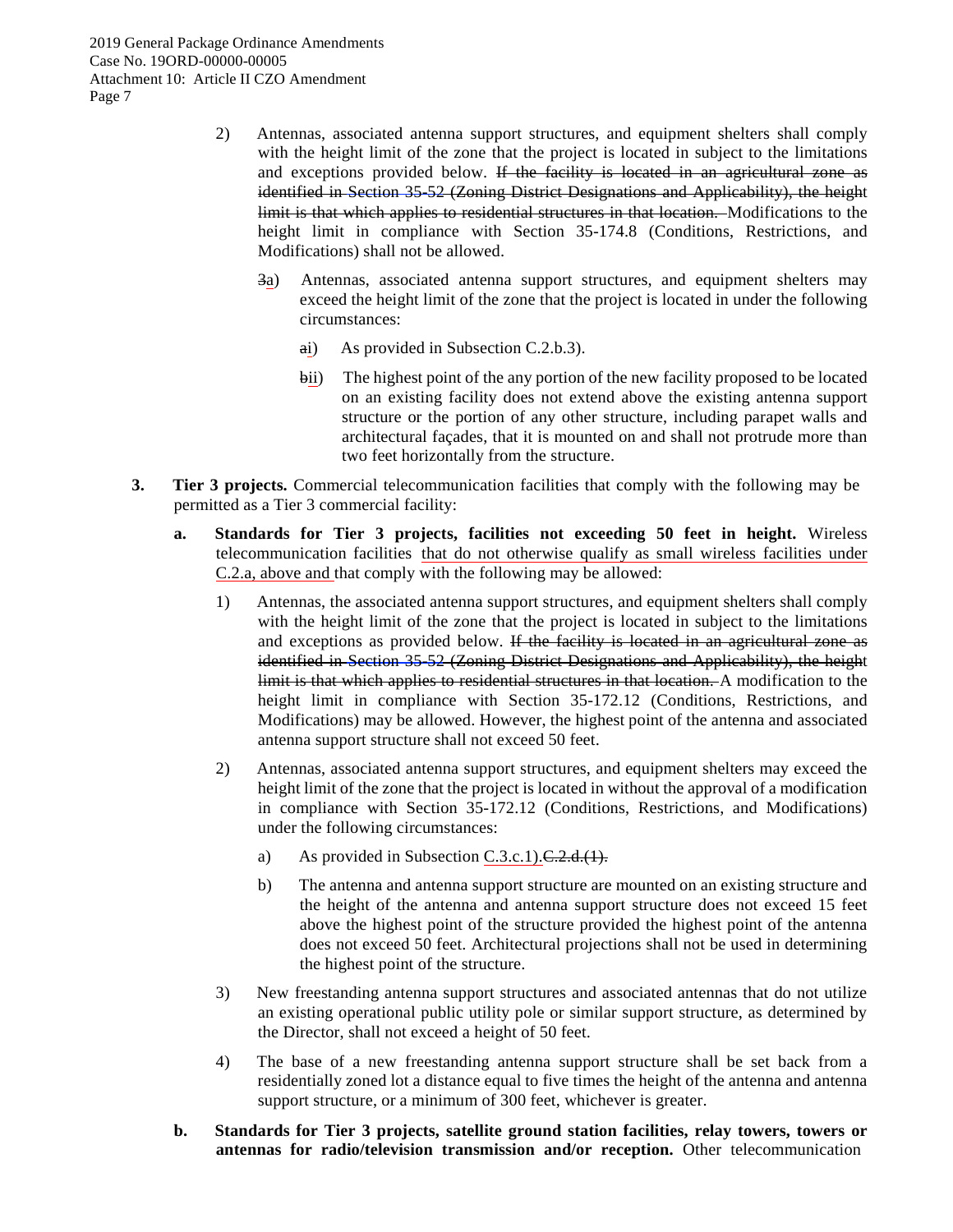facilities or structures, including satellite ground station facilities, relay towers, towers or antennas for the transmission and/or reception of radio, television, and communication signals that comply with the following may be allowed:

- 1) Are not located in a residential zone as identified in Section 35-52 (Zoning District Designations and Applicability).
- 2) Do not exceed 50 feet in height.
- **c. Standards for Tier 3 projects, facilities that comply with the zone height limit.** Wireless telecommunication facilities that do not otherwise qualify as small wireless facilities under C.2.a, above and that comply with the following may be allowed:.
	- 1) Antennas, associated antenna support structures, and equipment shelters shall comply with the height limit of the zone that the project is located in except as provided below. If the facility is located in an agricultural zone as identified in Section 35-52 (Zoning District Designations and Applicability), the height limit is that which applies to residential structures in that location. Modifications to the height limit in compliance with Section 35-174.8 (Conditions, Restrictions, and Modifications) shall not be allowed.
		- a) Antennas, associated antenna support structures and equipment shelters may exceed the height limit of the zone that the project is located under the following circumstances:
			- $1$ i) As provided in Subsection C.2.c.2)a). $\overline{3}$ .
			- 2ii) The antenna is mounted on an existing, operational public utility pole or similar support structure (e.g., streetlight standard), as determined by the Director, provided that the highest point of the antenna does not exceed the height of the existing utility pole or similar support structure that it is mounted on.
	- 2) The height of the antenna and associated antenna support structure shall not exceed 15 feet above the highest point of the structure on which the antenna and support structure is located. Architectural projections shall not be used in determining the highest point of the structure. If located on a flat roof of an existing structure, the height of the antenna above the roof shall not exceed the distance the antenna is set back from any edge of the roof.
	- 3) The base of a new freestanding antenna support structure shall be set back from a lot with a residential zone designation a distance equal to five times the height of the antenna and antenna support structure, or a minimum of 300 feet, whichever is greater.
- **4. Tier 4 p rojects.** Commercial telecommunication facilities that comply with the following may be permitte I as a Tier 4 commercial facility:
	- **a. Standards for Tier 4 projects, facilities that are not allowed in compliance with Tier 1 through Tier 3.** Wireless telecommunication facilities that may not be permitted in compliance with Subsections C.1 through C.3 above, but do comply with the following development standards, under Subsection D below, may be allowed provided the height of the antenna and associated antenna support structures shall not exceed 75 feet in the Coastal Zone, and 100 feet in Inland areas.
	- **b. Standards for Tier 4 projects, other facilities that are subject to regulation by the FCC or CPUC, e.g., AM/FM radio stations, television stations.** Other telecommunication facilities as follows are allowed in nonresidential zones as identified in Section 35-52 (Zoning District Designations and Applicability). These do not include wireless telecommunication facilities that are subject to the provisions of Subsection C.4.a above, or amateur radio facilities that are subject to the provisions of Section 35-144G (Noncommercial Telecommunication Facilities).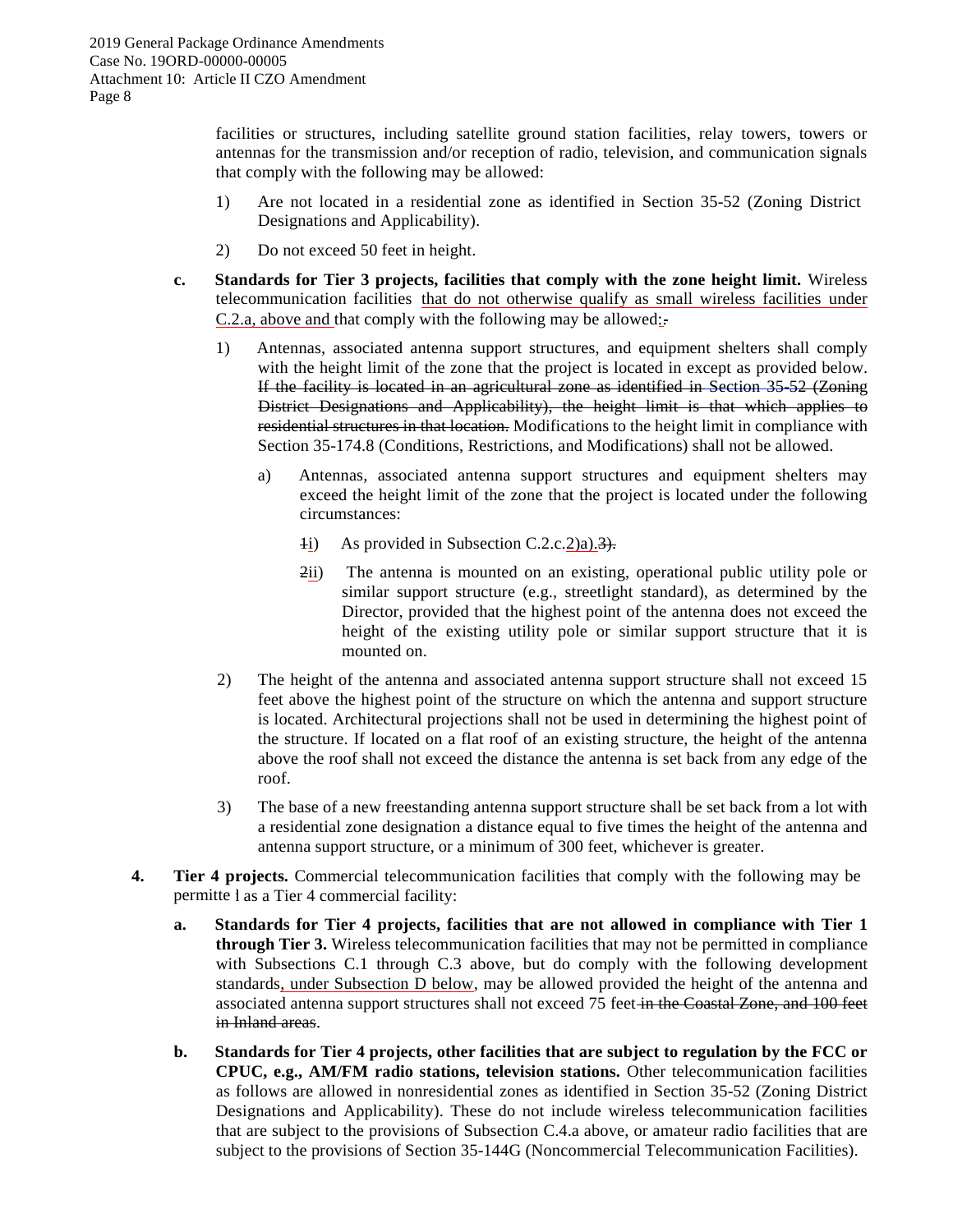- 1) Facilities that are subject to regulation by the Federal Communications CommissionFCC or the California Public Utilities Commission (e.g., AM/FM radio stations, television stations). Such facilities may include: equipment shelters, antennas, antenna support structures, and other appurtenant equipment related to communication facilities for the transmission or reception of radio, television, and communication signals.
- 2) Other commercial telecommunication facilities that exceed 50 feet in height.
- **D. Additional development standards for telecommunication facilities.** In addition to the development standards in Subsection C. (Processing) above, with the exception of temporary mobile telecommunications facilities, commercial telecommunication facilities regulated by this Section 35-144F (Commercial Telecommunication Facilities) shall also comply with the following development standards unless otherwise indicated below.
	- 1. Telecommunication facilities shall comply in all instances with the following development standards:
		- **a. Setbacks.** The facility shall comply with the setback requirements of the zone in which the facility is located except as follows:
			- 1) Antennas may be located within the setback area without approval of a modification in compliance with Section 35-172.12 (Conditions, Restrictions, and Modifications) or Section 35-174.8 (Conditions, Restrictions, and Modifications) provided they are installed on an existing, operational, public utility pole, or similar existing support structure.
			- 2) Underground equipment (e.g., equipment cabinet) may be located within the setback area and rights-of-way provided that no portion of the facility shall obstruct existing or proposed sidewalks, trails, and vehicular ingress or egress.
			- 3) A modification to the setback is granted in compliance with Section 35-172.12 (Conditions, Restrictions, and Modifications) or Section 35-174.8 (Conditions, Restrictions, and Modifications).
		- **b. Height limits and exceptions.** Antennas and associated antenna support structures (e.g., lattice tower, monopole) are limited to 50 feet in height and shall comply with the height limits specified in Subsection C (Processing) above.
			- 1) This height limit may be increased to a maximum of 75 feet in height where technical requirements dictate.
			- 2) Antennas and support structures used in connection with wireless communication facilities may exceed 75 feet if:
				- a) The antenna is mounted on or within an existing structure and the highest point of the antenna does not protrude above the highest point of the structure, including parapet walls and architectural façades, that the antenna is mounted on; or,
				- b) The antenna is mounted on an existing, operational public utility pole or similar support structure (e.g., street light standard), as determined by the Director provided the highest point of the antenna does not exceed the height of the existing utility pole or similar support structure that it is mounted on.
			- 3) In all cases the height of antennas, including support structures, shall be in compliance with the requirements of Section 35-100 (F - Airport Approach Overlay District).
		- **c. Fencing.** The general public is excluded from the facility by fencing or other barriers that prevent access to the antenna, associated antenna support structure, and equipment shelter.
		- **d. Historical landmarks.** Facilities proposed to be installed in or on a structure or site that has been designated by the County as a historical landmark shall be reviewed and approved by the Historical Landmarks Advisory Commission, or the Board on appeal.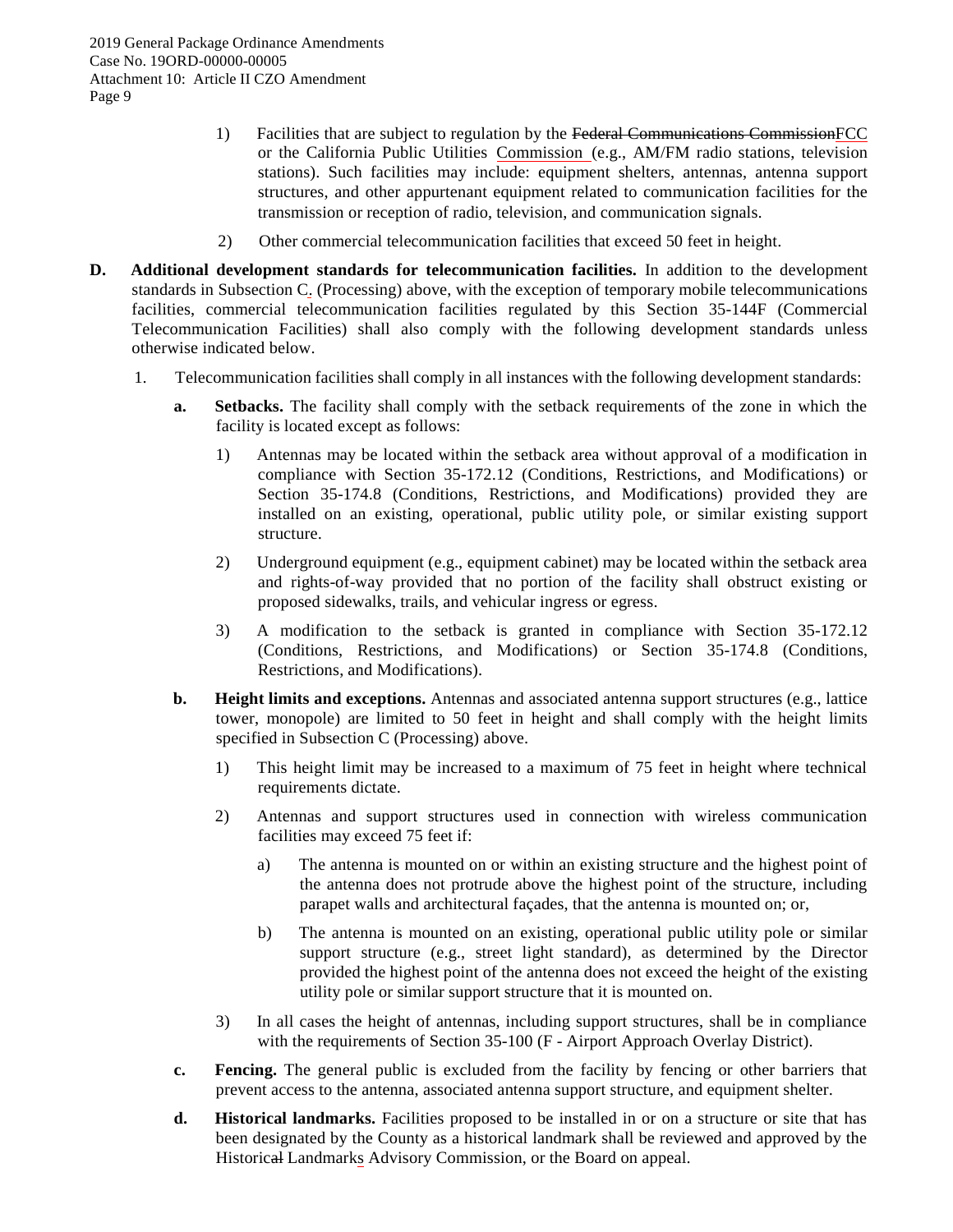- **e. Compliance with Federal Communication CommissionFCC.** The facility shall comply at all times with all Federal Communication CommissionFCC rules, regulations, and standards.
- **f. Access roads and parking areas.** The facility shall be served by roads and parking areas consistent with the following requirements:
	- 1) New access roads or improvements to existing access roads shall be limited to the minimum required to comply with County regulations concerning roadway standards and regulations.
	- 2) Existing parking areas shall be used whenever possible, and new parking areas shall not exceed 350 square feet in area.
	- 3) Newly constructed roads or parking areas shall, whenever feasible, be shared with subsequent telecommunication facilities or other allowed uses.
- **g. Lighting.** The facility shall be unlit except for the following:
	- 1) A manually operated light or light controlled by motion-detector that includes a timer located above the equipment structure door that shall be kept off except when personnel are present at night.
	- 2) Where an antenna support structure is required to be lighted, the lighting shall be shielded or directed to the greatest extent possible so as to minimize the amount of light that falls onto nearby residences and habitats.
- **h. Location within F - Airport Approach Overlay District**. The facility shall not be located within the safety zone of an airport unless the airport operator indicates that it will not adversely affect the operation of the airport.
- **i. Exterior finish.** The visible surfaces of support facilities (e.g., vaults, equipment rooms, utilities, equipment enclosures) shall be finished in non-reflective materials.
- **j. Painted surfaces.** Structures, poles, towers, antenna supports, antennas, and other components of each telecommunication site shall be initially painted and repainted as necessary with a nonreflective paint. The lessee shall not oppose the repainting of their equipment in the future by another lessee if an alternate color is deemed more appropriate by a decision-maker in approving a subsequent permit for development.
- **k. Landscaping.** The facility shall be constructed so as to maintain and enhance existing vegetation, without increasing the risk of fire hazards, through the implementation of the following measures:
	- 1) Facilities shall be sited to avoid the removal of trees and to avoid fuel modification within environmentally sensitive habitats and environmentally sensitive habitat buffers. Existing trees and other vegetation that screens the facility and associated access roads, power lines and telephone lines that are not required to be removed in order to construct the facility or to achieve fire safety clearances, shall be protected from damage during the construction period and for the life of the project.
	- 2) Underground lines shall be routed to avoid damage to tree root systems to the maximum extent feasible.
	- 3) Additional trees and other native or adapted vegetation shall be planted and maintained in the vicinity of the project site, and associated access roads, power lines, and telephone lines, under the following situations:
		- a) The vegetation is required to screen the improvements from public viewing areas.
		- b) The facility or related improvements are likely to become significantly more visible from public viewing areas over time due to the age, health, or density of the existing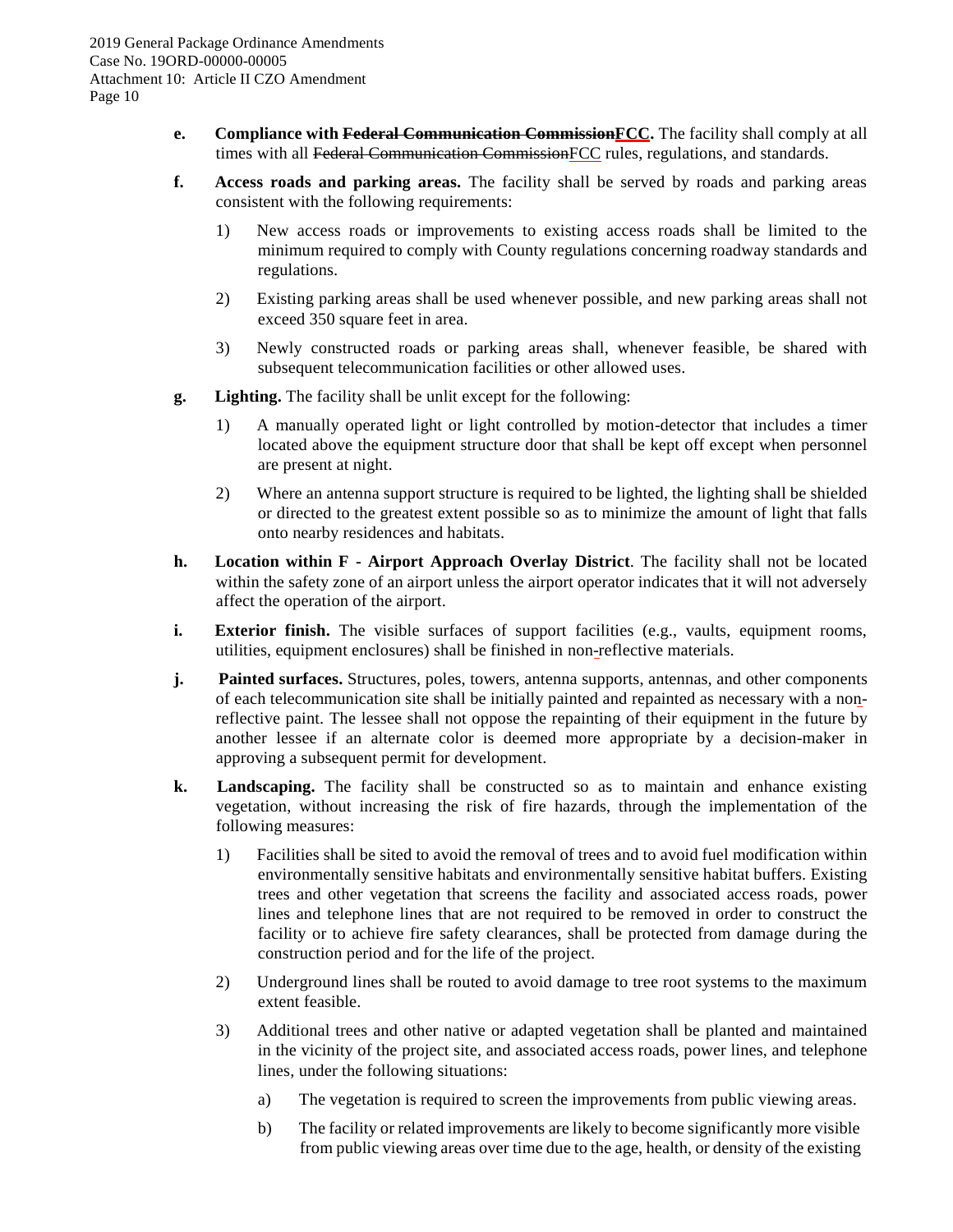vegetation.

Required landscape plans shall be comprised of appropriate species and shall be prepared by a botanist, licensed landscape contractor, or licensed landscape architect. A performance security shall be required to guarantee the installation and maintenance of new plantings.

- 4) Existing trees or significant vegetation used to screen the facility that die in the future shall be replaced with native trees and vegetation of a comparable size, species, and density. The facility may be required to be repainted during the time required for the newly planted vegetation to mature and provide adequate screening.
- 5) The vegetation that exists when the project is initially approved that is required to provide screening for the facility shall not be altered in a manner that would increase the visibility of the facility and associated access roads, power lines, and telephone lines, except:
	- a) Where the alteration is specifically allowed by the approved project; or
	- b) Where necessary to avoid signal interference to and from the approved facility subject to all required approvals and permit requirements and provided that impacts to environmentally sensitive habitats, environmentally sensitive habitat buffers, and other coastal resources are avoided.

Any alteration of the vegetation, conducted pursuant to an approved permit, shall be completed under the direction of a licensed arborist, licensed landscape contractor, or licensed landscape architect.

- 6) Vegetation proposed and/or required to be planted in association with a commercial telecommunications facility shall consist of non-invasive plant species only.
- 2. Telecommunication facilities shall comply with the following development standards in all instances, except that the decision-maker may exempt a facility from compliance with one or more of the following development standards if requested by the applicant. An exemption may only be granted if the decision-maker finds, after receipt of sufficient evidence, that failure to adhere to the standard in the specific instance (a) will not increase the visibility of the facility and will not decrease public safety, and will not result in greater impact to coastal resources, including sensitive habitat, coastal waters, and public access, or (b) is required due to technical considerations such that if the exemption were not granted the area proposed to be served by the facility would otherwise not be served by the carrier proposing the facility, or (c) would avoid or reduce the potential for environmental impacts and will not increase the visibility of the facility, and will not decrease public safety, and will not result in greater impacts to coastal resources, including sensitive habitat, coastal waters and public access.
	- a. The primary power source shall be electricity provided by a public utility. Backup generators shall only be operated during power outages and for testing and maintenance purposes. New utility line extension longer than 50 feet installed primarily to serve the facility shall be located underground unless an overhead line would not be visible from a public viewing area. New underground utilities shall contain additional capacity (e.g., multiple conduits) for additional power lines and telephone lines if the site is determined to be suitable for collocation.
	- b. Disturbed areas associated with the development of a facility shall be prohibited on prime agricultural soils. An exemption may be approved only upon a showing of sufficient evidence that there is no other feasible location in the area or other alternative facility configuration that would avoid or minimize impacts to prime soils and that agricultural operations will not be adversely impacted by placement or operation of the telecommunication facility.
	- c. Collocation on an existing support structure shall be required for facilities allowed in compliance with Subsection C.2 through Subsection C.4 of this Section, unless: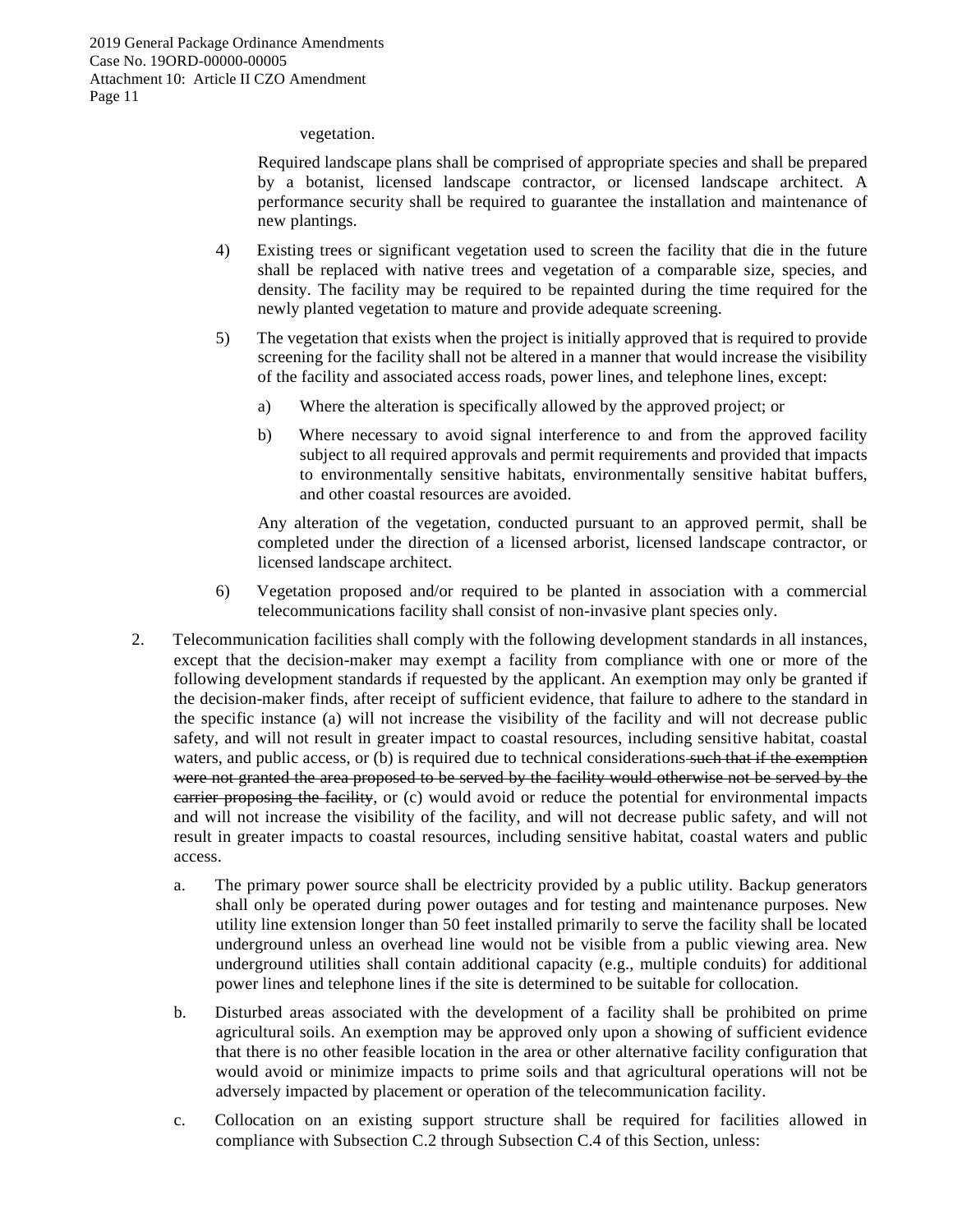- 1) The applicant can demonstrate that reasonable efforts, acceptable to the decision-maker, have been made to locate the antenna on an existing support structure and these efforts have been unsuccessful; or
- 2) Collocation cannot be achieved because there are not existing facilities in the vicinity of the proposed facility; or
- 3) The decision-maker determines that:
	- a) Collocation of the proposed facility would result in greater visual impacts than if a new support structure were constructed.
	- b) The non-collocated development will not result in greater impact to coastal resources, including sensitive habitat, coastal waters, and public access.

All proposed facilities shall be assessed as potential collocation facilities or sites to promote facility and site sharing so as to minimize the overall visual and environmental impacts. Sites determined by the Department to be appropriate as collocated facilities or sites shall be designed in a way that antenna support structures and other associated features (e.g. parking areas, access roads, utilities, equipment buildings) may be shared by site users. Criteria used to determine suitability for collocation include the visibility of the existing site, potential for exacerbating the visual impact of the existing site, availability of necessary utilities (power and telephone), existing vegetative screening, availability of more visually suitable sites that meet the radiofrequency needs in the surrounding area, avoiding or minimizing disturbance to environmentally sensitive habitats, and cumulative radiofrequency emission studies showing compliance with radiofrequency standards established by the Federal Communications CommissionFCC. Additional requirements regarding collocation are located in Subsection E.3 (Collocation) below.

- d. Support facilities (e.g., vaults, equipment rooms, utilities, equipment enclosures) shall be located underground, if feasible, if they would otherwise be visible from public viewing areas (e.g., public road, trails, recreational areas).
- e. Facilities shall be prohibited in areas that are located between the sea and the seaward side of the right-of-way of the first through public road parallel to the sea, unless a location on the seaward side would result in less visible impact. An exemption may be approved only upon showing of sufficient evidence that there is no other feasible location in the area or other alternative facility configuration that would avoid or minimize visual impacts.
- 3. Telecommunication facilities shall comply with the following development standards in all instances, except that the decision-maker may exempt a facility from one or more standards if requested by the applicant. If an exemption from one or more of the following standards is requested, then the facility shall require a Conditional Use Permit approved by the Planning Commission in compliance with Section 35-172 (Conditional Use Permits). An exemption may only be granted if the decision-maker finds, after receipt of sufficient evidence, that failure to adhere to the standard in the specific instance (a) will not increase the visibility of the facility and will not decrease public safety, and will not result in greater impact to coastal resources, including sensitive habitat, coastal waters, and public access, or (b) is required due to technical considerations such that if the exemption were not granted the area proposed to be served by the facility would otherwise not be served by the carrier proposing the facility, or (c) would avoid or reduce the potential for environmental impacts and will not increase the visibility of the facility, and will not decrease public safety, and will not result in greater impacts to coastal resources, including sensitive habitat, coastal waters and public access.
	- a. A facility shall not be located so as to silhouette against the sky if substantially visible from a state-designated scenic highway or roadway located within a scenic corridor as designated on the Comprehensive Plan maps.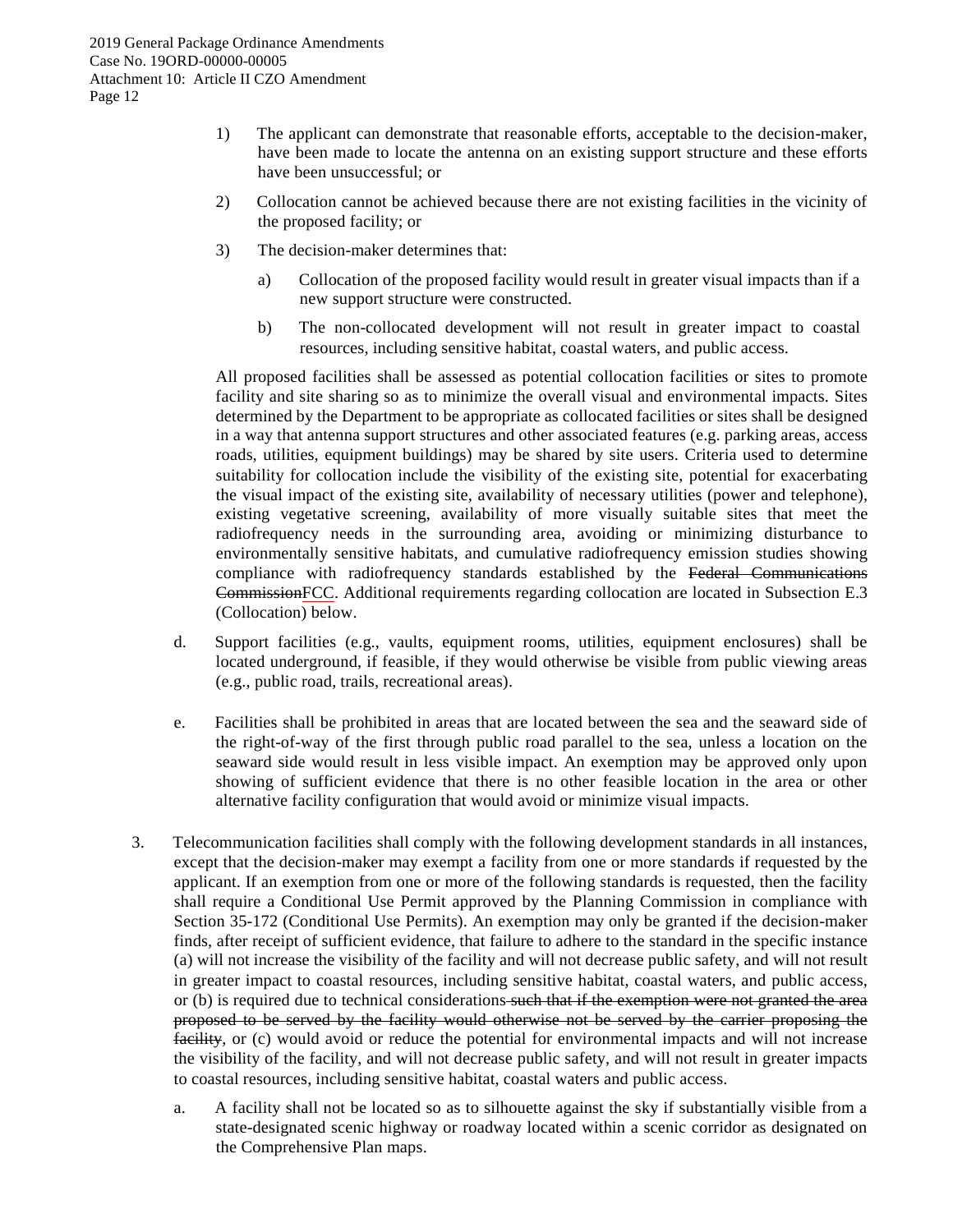- b. A facility shall not be installed on an exposed ridgeline unless it blends with the surrounding existing natural or manmade environment in a manner that ensures that it will not be substantially visible from public viewing areas (e.g., public road, trails, recreation areas) or is collocated in a multiple user facility.
- c. A facility that is substantially visible from a public viewing area shall not be installed closer than two miles from another substantially visible facility unless it is an existing collocated facility situated on a multiple user site.
- d. Telecommunication facilities that are substantially visible from public viewing areas shall be sited below the ridgeline, depressed or located behind earth berms in order to minimize their profile and minimize any intrusion into the skyline. In addition, where feasible, and where visual impacts would be reduced, the facility shall be designed to look like the natural or manmade environment (e.g., designed to look like a tree, rock outcropping, or streetlight) or designed to integrate into the natural environment (e.g., imbedded in a hillside). These facilities shall be compatible with the existing surrounding environment.
- e. Disturbed areas associated with the development of a facility shall not occur within the boundaries or buffer of an environmentally sensitive habitat area. An exemption may be approved only upon showing of sufficient evidence that there is no other feasible location in the area or other alternative facility configuration that would avoid impacts to environmentally sensitive habitat areas. If an exemption is approved with regard to this standard, the County shall require the applicant to fully mitigate impacts to environmentally sensitive habitat consistent with the provisions of the certified Local Coastal Program. Associated landscaping in or adjacent to environmentally sensitive habitat areas shall be limited to locally native plant species appropriate to the habitat type and endemic to the watershed. Invasive, non-indigenous plant species that tend to supplant native species shall be prohibited.

#### **E. Project installation and post installation provisions.**

- **1. FCC Compliance.** The facility shall be operated in strict conformance with: (i) all rules, regulations, standards and guidance published by the Federal Communications Commission (FCC), including but not limited to, safety signage, Maximum Permissible Exposure (MPE) Limits, and any other similar requirements to ensure public protection and (ii) all other legally binding, more restrictive standards subsequently adopted by federal agencies having jurisdiction provided that such requirements are consistent with the certified Local Coastal Program and will not result in impacts to coastal resources.
	- **a. Demonstration of compliance.** Compliance with all applicable standards shall be demonstrated with a report prepared by a qualified professional acceptable to the County to perform radio-frequency (RF) field testing to evaluate compliance with current federally established MPE standards. Compliance shall be demonstrated as needed to address changes in setting, technology and FCC regulations.
	- **b. Conditions of approval.** The approved planning permit for the facility may include conditions of approval as determined to be appropriate by the decision-maker to ensure that the facility is operated in a manner that does not pose, either by itself or in combination with other facilities, a potential threat to public safety. Said conditions of approval may include the following requirements:
		- **1) Initial verification.** The Permittee shall submit a report prepared by a qualified professional acceptable to the County (wholly independent of Permittee) that includes a RF field test that measures actual RF electromagnetic exposure at the site within 30 days of Final Building Permit Clearance.
			- a) This RF field-testing shall measure all ambient sources of RF energy at the site and report the cumulative RF exposure, including contributions from the site together with other sources of RF energy in the environment as a whole.,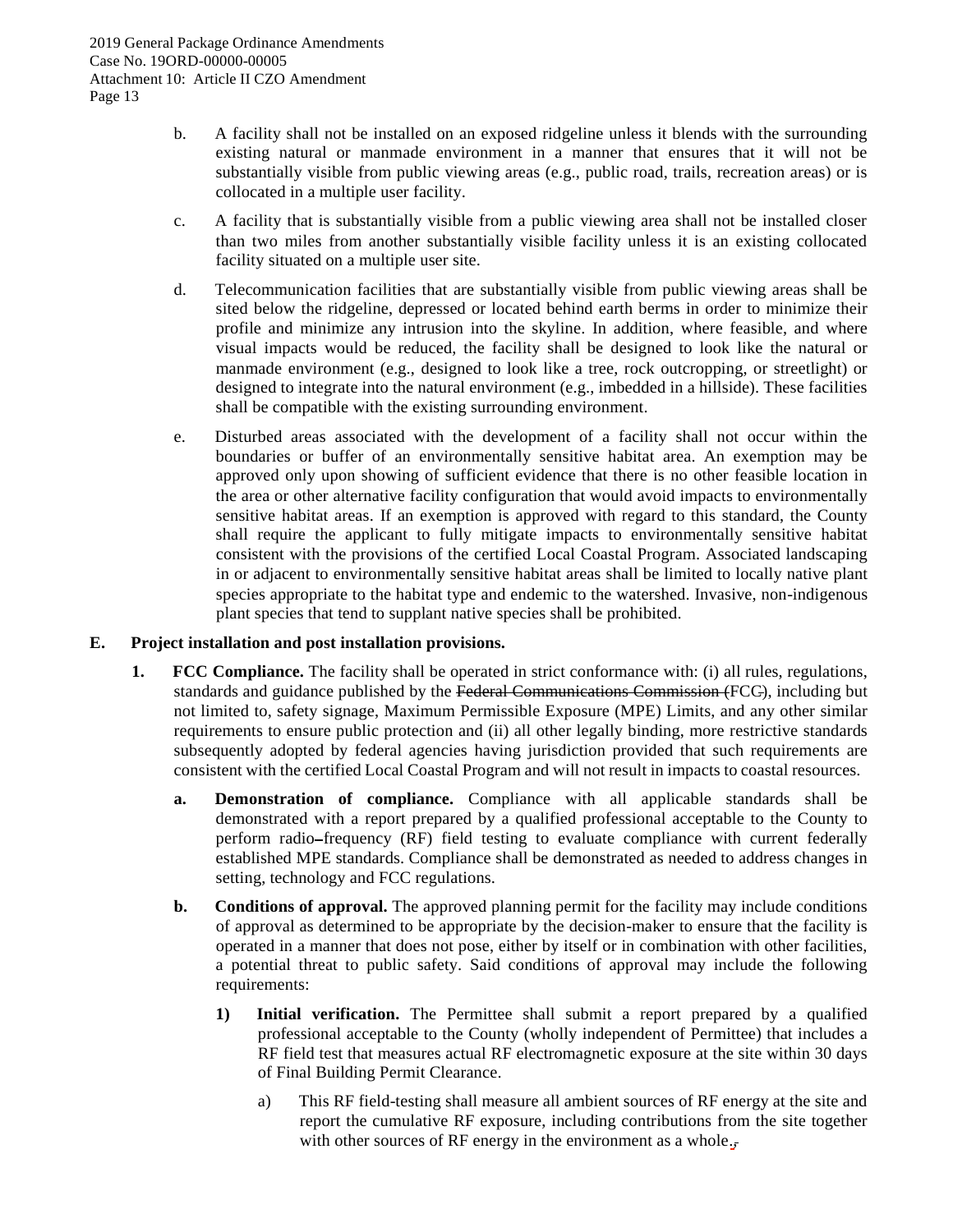- b) The field test should include the author's/professional's findings with respect to compliance with federally established MPE standards.
- c) Should the facility exceed the applicable standards, the facility shall cease and desist commercial operations until it complies with, or has been modified to comply with, applicable RF standards.
- **2) Continued compliance.** The Permittee shall demonstrate continued compliance with the M imits through submittal of regular -radio frequency ("RF") field test reporting co npliance with the following:
	- a) Every five years, or other time period as specified by the decision-maker as a condition of approval of the project, a report prepared by a qualified professional acceptable to the County to perform RF field testing to evaluate compliance with current federally established MPE standards shall be prepared that lists the actual measured level of RF emissions radiating from the whole facility. The report shall be submitted by the newest carrier operating at the facility to the Director. If the level of RF emissions has changed since permit approval, measurements of RF levels in nearby inhabited areas shall be taken and submitted with the report.
- **3) Facility upgrades.** Prior to the addition/replacement of equipment which has the potential to increase RF emissions at any public location beyond that estimated in the initial application and is within the scope of the project description, Permittee shall submit a report providing the calculation of predicted maximum effective radiated power including the new equipment as well as the maximum cumulative potential public RF exposure expressed as a percentage of the public MPE limit attributable to the site as a whole. Once the new equipment has been installed, Permittee shall perform Initial Verification as stated above.
- **4) Updated standards.** In the event the federally established RF public exposure standards change, the Permittee shall submit a report with calculations of the maximum potential public RF exposure from the Project with respect to the revised RF public exposure standards within 90 days of the date the change becomes effective. If calculated levels exceed 80 percent of the applicable RF standards, Permittee shall notify the County and submit a MPE compliance verification report with the results from current RF fieldtesting at the site.
- **c. Failure to supply reports.** Failure to supply the reports required in compliance with this Subsection E.1 within 30 days following the date that written notice is mailed by the Director that such compliance report is due or failure to remain in continued compliance with the MPE limit shall be grounds for revocation of the Coastal Development Permit or Land Use Permit or other entitlement of use by the Director. The decision of the Director to revoke the Coastal Development Permit or Land Use Permit or other entitlement of use is final subject to appeal in compliance with Chapter 35.102 (Appeals).
- **2. Project Review.** The County reserves the right to undertake inspection of the facility and require the pPermittee to modify its facilities should a more effective means of ensuring aesthetic compatibility with surrounding uses have become available as a result of subsequent technological advances, changes in circumstance from the time the project was initially approved, or the project fails to achieve the intended purposes of the development standards listed in Subsection D. (Additional development standards for telecommunication facilities).
- **3. Collocation.** The Permittee shall avail its facility and site to other telecommunication carriers and, in good faith, accommodate all reasonable requests for collocation in the future subject to the following parameters:
	- a. The party seeking collocation shall be responsible for all facility modifications, environmental review, mitigation measures, associated costs, and permit processing.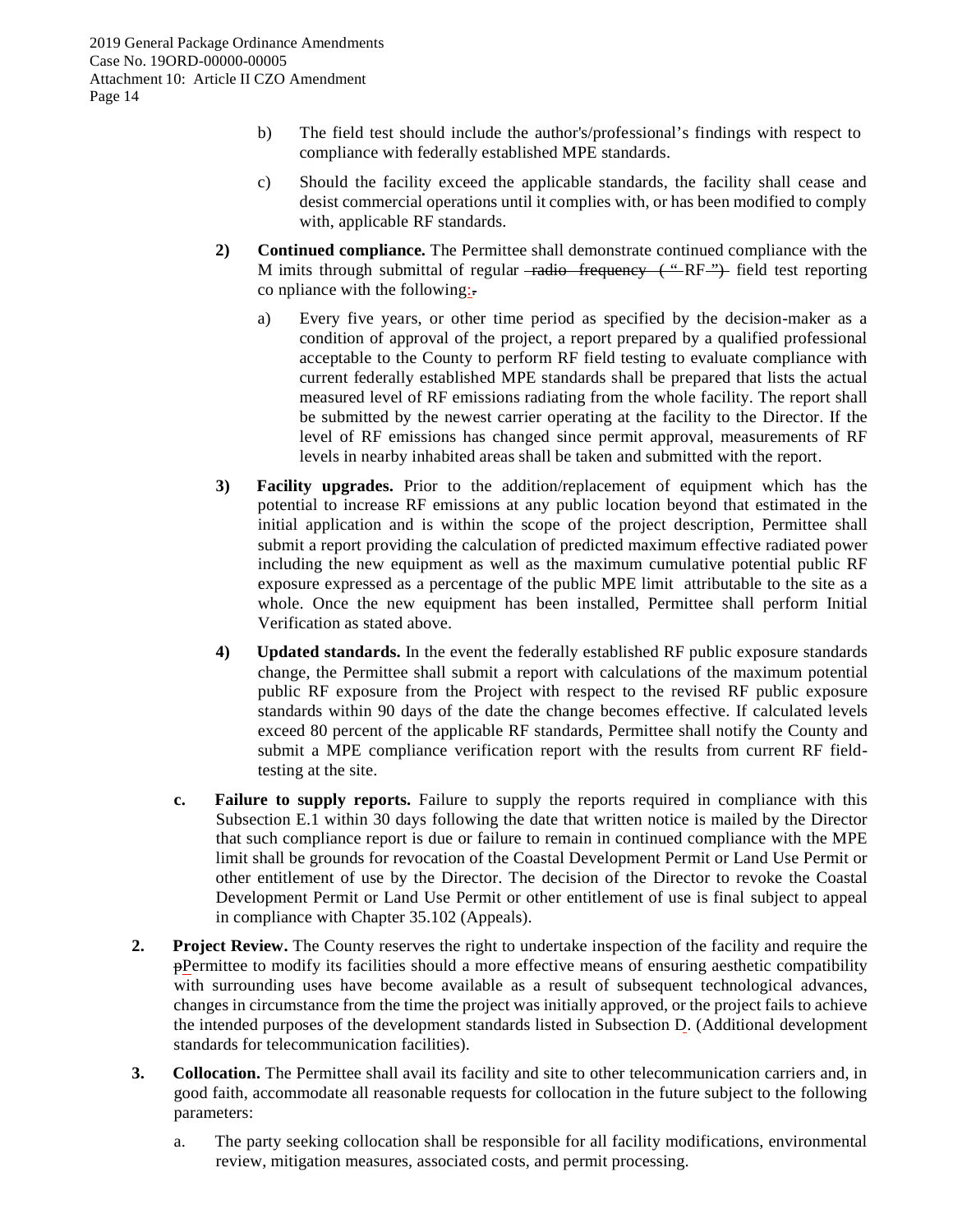- b. The Permittee shall not be required to compromise the operational effectiveness of its facility or place its prior approval at risk.
- c. The Permittee shall make its facilities and site available for collocation on a non-discriminatory and equitable cost basis.
- d. The County retains the right to verify that the use of the Permittee's facilities and site conforms to County policies.

#### **4. Ab ndonment-Revocation. a**

- a. The Permittee shall remove all support structures, antennas, equipment and associated improvements and restore the site to its natural pre-construction state within one year of discontinuing use of the facility or upon permit revocation.
- b. Should the Permittee require more than one year to complete removal and restoration activities the Permittee shall apply for a one-time time extension.
- c. In the event the Owner requests that the facility or structures remain, the Owner shall apply for necessary permits for those structures within one year of discontinued use.
- d. If use of the facility is discontinued for a period of more than one year and the facility is not removed the County may remove the facility at the Permittee's expense.
- **5. Transfer of ownership.** In the event that the Permittee sells or transfers its interest in the telecommunications facility, the Permittee and/or succeeding carrier shall assume all responsibilities concerning the Project and shall be held responsible by the County for maintaining consistency with all conditions of approval. The succeeding carrier shall immediately notify the County and provide accurate contact and billing information to the County for remaining compliance work for the life of the facility.
- **6. Color compatibility.** Prior to the issuance of a Zoning Clearance, Coastal Development Permit or Land Use Permit, the applicant shall erect an onsite demonstration structure of sufficient scale and height to allow the Director to determine that the proposed exterior color is aesthetically compatible with the surrounding area. If the applicant elects not to erect this demonstration structure prior to issuance of the Zoning Clearance, Coastal Development Permit or the Land Use Permit, the Director may determine within 30 days of the facility becoming operational that the exterior color is not aesthetically compatible with the surrounding area and require that the exterior color be changed.

#### **F. Public notice.**

- 1. Notice of the application and pending decision on a Coastal Development Permit in compliance with Section 35-144F.C.1 shall be given in compliance with Section 35-181 (Noticing).
- 2. Notice of the pending decision of the Director on a Development Plan in compliance with Section 35- 144F.C.2 shall be provided in compliance with Section 35-181 except that:
	- a. Notice shall be mailed to property owners and residents within 300 feet of the exterior boundaries of the parcel that the project is located on and to any person who has filed a written request to the Planning and Development Department.
	- b. The notice shall provide the date that the Director will take action on the Development Plan.
	- c. The notice shall provide a statement that the person to whom the notice was mailed may request a public hearing on the proposed Development Plan by submitting a written request to the Planning and Development Department within 10 calendar days of such notice. If a written request for a hearing is submitted to the Planning and Development Department within 10 calendar days of such notice the project shall be processed as a Development Plan under the jurisdiction of the Zoning Administrator.
- 3. Notice of projects that require a Conditional Use Permit shall be provided in a manner consistent with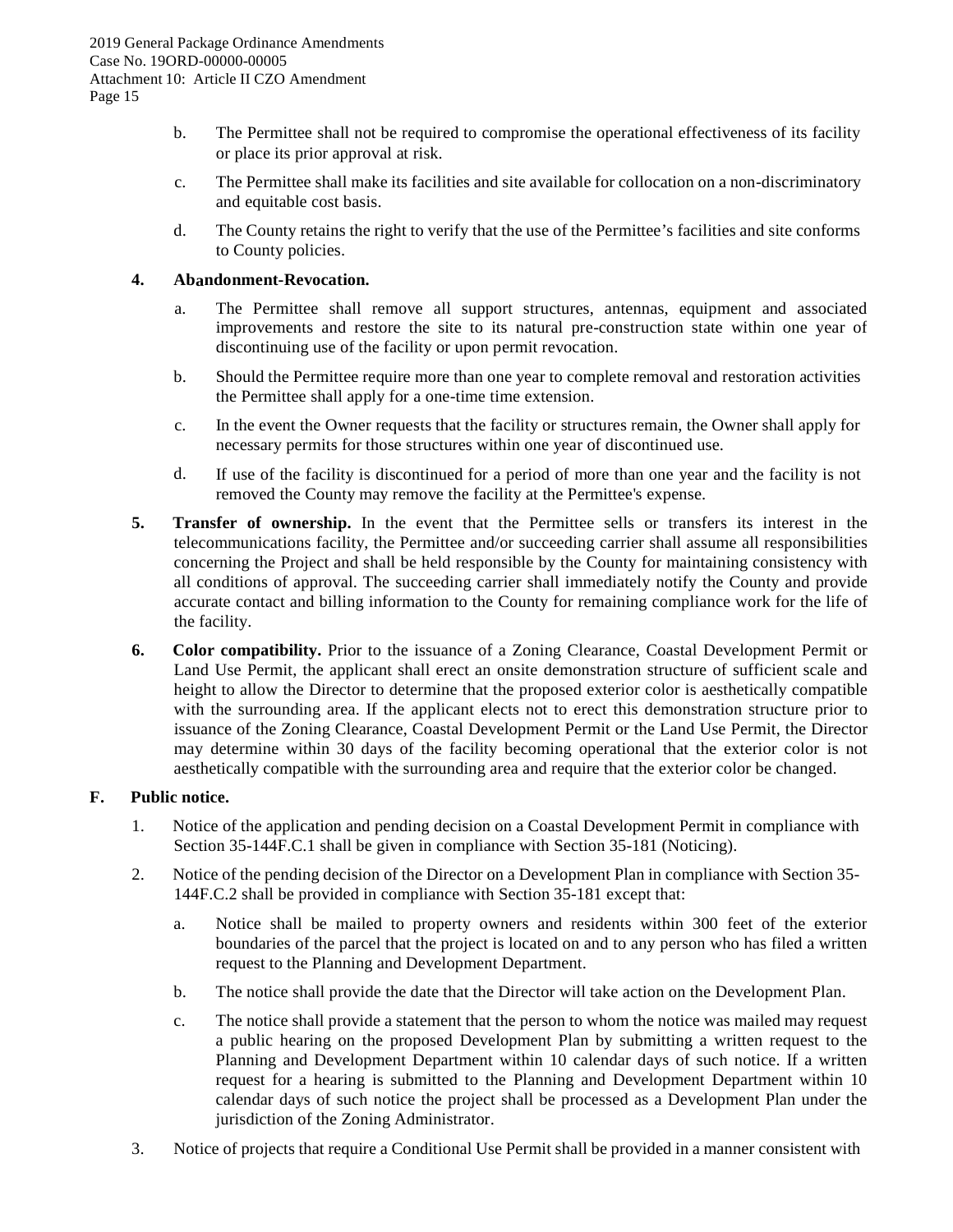the requirements of Section 35-181 (Noticing) and shall include mailed notice to property owners and residents within 300 feet of the exterior boundaries of the parcel that the project is located on and to any person who has filed a written request with the Planning and Development Department.

- 4. If the project is located in a residential zone district as identified in Section 35-52 or within 1000 feet of residentially zoned property, and the project includes a new freestanding antenna that is visible from the surrounding area, then, in addition to the noticing required above, notice shall be mailed to all property owners and residents within 1000 feet of the exterior boundaries of the facility lease area that the project is located on.
- **G. Additional findings.** In addition to the findings required to be adopted by the decision-maker in compliance with Sections 35-169 (Coastal Development Permits), 35-172 (Conditional Use Permits), 35-174 (Development Plans) and 35-178 (Land Use Permits), in order to approve an application to develop a telecommunication facility, the decision-maker shall also make the following findings:
	- 1. The facility will be compatible with existing and surrounding development in terms of land use and visual qualities.
	- 2. The facility is located so as to minimize its visibility from public view.
	- 3. The facility is designed to blend into the surrounding environment to the greatest extent feasible.
	- 4. The facility complies with all required development standards unless granted a specific exemption by the decision-maker in compliance with Section 35-144F.G.4.a, below.
		- a. An exemption to one or more of the required development standards may be granted if the decision-maker additionally finds that in the specific instance that the granting of the exemption:
			- 1) Would not increase the visibility of the facility, will not decrease public safety, and will not result in greater impacts to coastal resources, including sensitive habitats, coastal waters, and public access, or
			- 2) Is required due to technical considerations and if the exemption was not granted the area proposed to be served by the facility would otherwise not be served by the carrier proposing the facility, or
			- 3) Would avoid or reduce the potential for environmental impacts and will not increase the visibility of the facility, will not decrease public safety, and will not result in greater impacts to coastal resources including sensitive habitats, coastal waters, and public access.
	- 5. The applicant has demonstrated that the facility will be operated within the allowed frequency range permitted by the Federal Communications CommissionFCC and complies with all other applicable health and safety standards.
	- 6. The applicant has demonstrated a need for service (i.e. coverage or capacity) and the area proposed to be served would not otherwise be served by the carrier proposing the facility.
	- 7. The applicant has demonstrated that the proposed facility design and location is the least visually and environmentally intrusive means feasible for the carrier proposing the facility to provide the needed coverage.

#### **H. Application requirements.**

- 1. The Director shall establish and maintain a list of information that must accompany every application for the installation of a telecommunication facility. Said information may include, but shall not be limited to:
	- a. Completed supplemental project information forms;
	- b. Cross-sectional area calculations;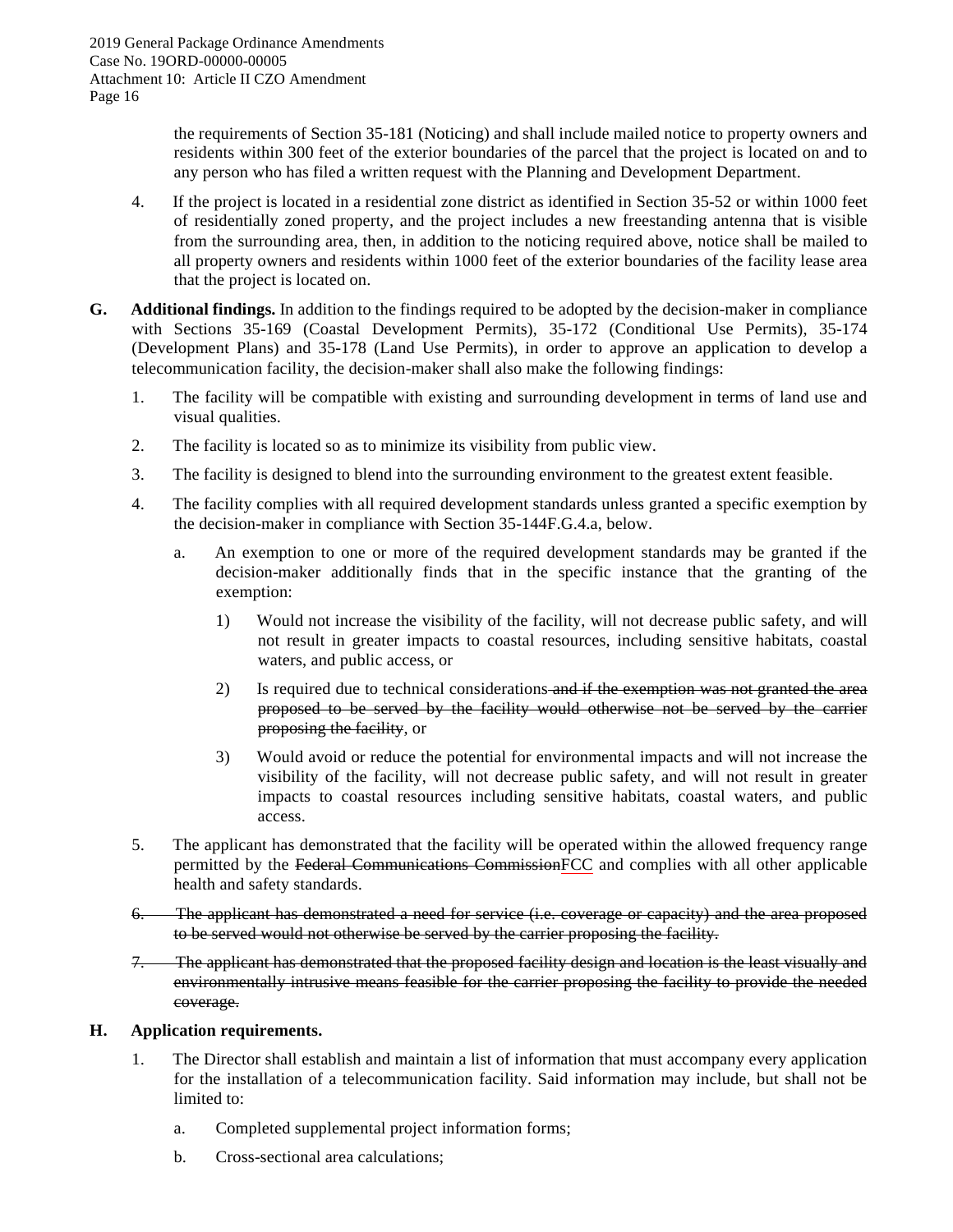- c. Service area maps;
- d. Network maps;
- e. Alternative site analysis;
- f. Visual analysis and impact demonstrations including mock-ups and/or photo-simulations;
- g. RF exposure studies;
- h. Title reports identifying legal access;
- i. Security programs;
- j. Lists of other nearby telecommunication facilities.

The Director may excuse an applicant from having to provide one or more of the required submittals if it is determined that in the specific case the information is not necessary in order to process or make an informed decision on the submitted application.

- 2. The Director is authorized at his or her discretion to employ on behalf of the County independent technical experts to review technical materials submitted including materials required under this section and in those cases where a technical demonstration of unavoidable need or unavailability of alternatives is required. Proprietary information disclosed to the County or the hired expert shall remain confidential and shall not be disclosed to a third party.
- 3. Commercial telecommunication facilities shall be subject to review by the Board of Architectural Review in compliance with Section 35-184 (Board of Architectural Review) under the following circumstances:
	- a. The facility includes the construction of a new structure or the remodel of or addition to an existing structure that is otherwise subject to review by the Board of Architectural Review in compliance with Section 35-184 (Board of Architectural Review).
	- b. The Planning Commission is the decision-maker for the facility.
- 4. The applicant must demonstrate a need for service (i.e. coverage or capacity) as part of the project application and provide reasonable evidence that the area proposed to be served would not otherwise be served by the carrier proposing the facility.
- 5. The applicant must demonstrate as part of the application that the proposed facility design and location is the least intrusive means feasible for the carrier proposing the facility to provide the needed coverage.

## **SECTION 3:**

DIVISION 11, Permit Procedures, of Article II, is hereby amended to delete Subsection 8, Time extension due to economic hardship, of Subsection D. Processing, of Section 35-179B, Time Extensions, in its entirety.

## **SECTION 4:**

DIVISION 11, Permit Procedures, of Article II is hereby amended to add a new Section 35-179D, titled "Recordable Documents" and to read as follows:

## **Section 35-179D. Recordable Documents. Reserved**

In addition to any requirements to record a Notice to Property Owner for certain identified land uses pursuant to Division 4 (Zoning Districts), Division 7 (General Regulations), and Division 18 (Gaviota Coast Plan (GAV) Overlay), applicants shall record a Notice to Property Owner, Agreement, or other document, for the following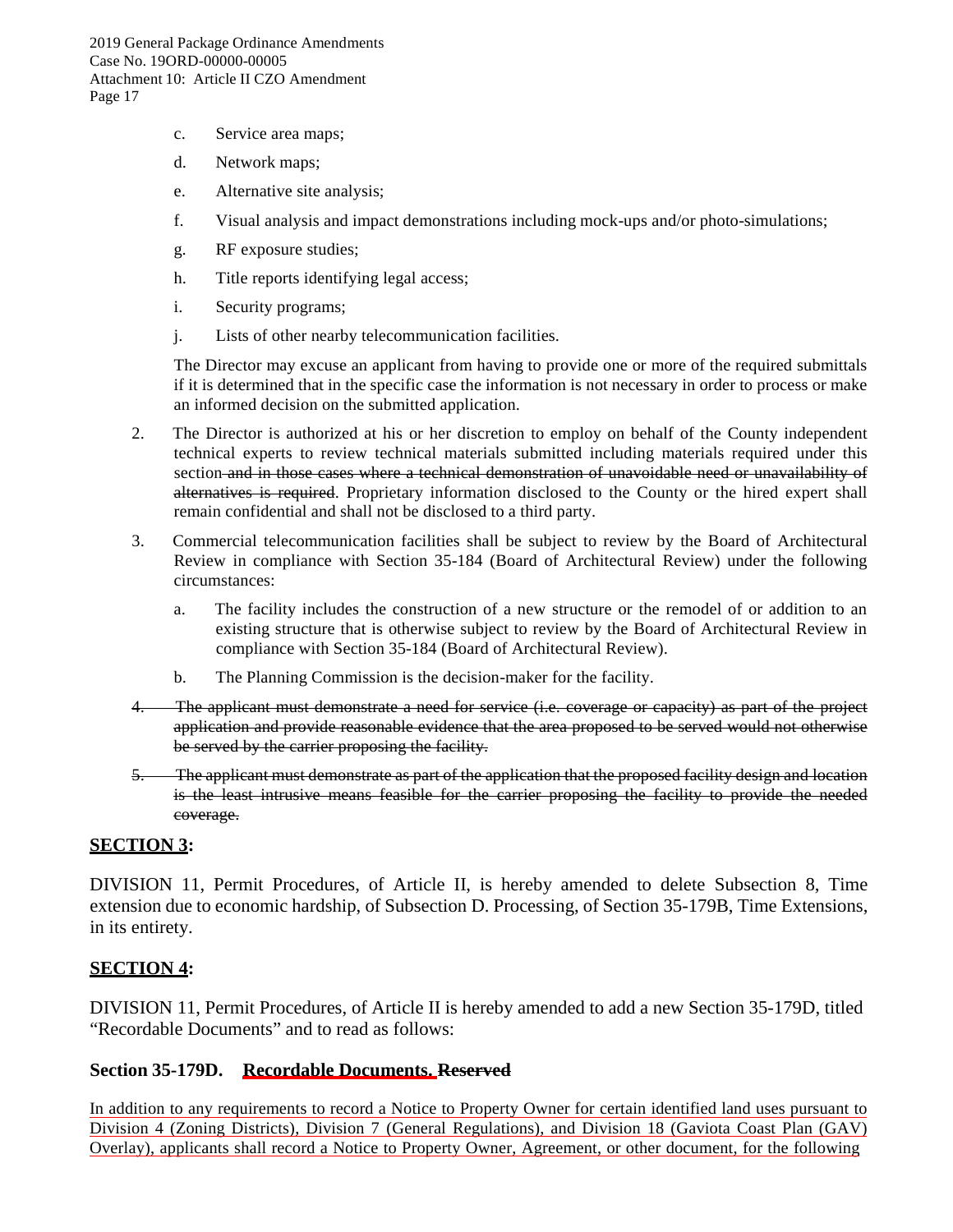matters related to real property, when a condition of approval of a planning permit or other land use entitlement requires it.

- **A. Notices to Property Owners.** Any notice to property owner required by this Coastal Zoning Ordinance, including, but not limited to, the following, are recordable documents.
	- 1. Accessory structure.
	- 2. Agricultural employee dwelling.
	- 3. Building and development envelopes.
	- 4. Buyer beware/notification regarding availability of public water and/or sewer.
	- 5. Development exclusion areas.
	- 6. Development standards and other provisions when required pursuant to a community plan.
	- 7. Fencing to allow animal passage.
	- 8. Fuel management zones.
	- 9. Landscaping maintenance.
	- 10. Plans (e.g., a solid waste management plan or habitat management plan) or actions (e.g., maintenance activities) that an applicant must implement, maintain, and/or take for an extended period of time (e.g., for the life of a project).
	- 11. Temporary dwelling unit (or temporary second unit).
	- 12. Wa tchman' s tr ai ler .
- **B. Other Notices, Agreements, Covenants, and Easements.** Documents to require, or notify future buyers of real property of, the following are recordable.
	- 1. Compliance with the parking requirements of this Coastal Zoning Ordinance, including, but not limited to, provision of an offsite parking easement.
	- 2. Compliance with project and/or permit conditions of approval.
	- 3. Implementation of historic structural preservation and restoration/renovation plan or program.
	- 4. Implementation of Stormwater Control Plan or Stormwater Quality Management Plan.
	- 5. Maintenance of stormwater quality and retention measures.
	- 6. Prohibitions on high water use/consumption businesses.
	- 7. Resale Restrictive Covenant and Preemptive Right.
	- 8. Water well meter monitoring, provision of meter records, and measures to take in the event water quality degrades.

## **SECTION 5:**

DIVISION 12, Administration, of Article II, is hereby amended to delete Subsection e, of Subsection 2, Notice for projects that require a public hearing or discretionary decision-maker action, of Section 35- 181.8, Contents of Notice, of Section 35-181, Noticing, in its entirety.

## **SECTION 6:**

DIVISION 13, Summerland Community Plan Overlay, of Article II, is hereby amended to clarify Figures 13-1, 13-2, and 13-3, and renumber and title as Figure 13-1 – Illustrative example for calculating the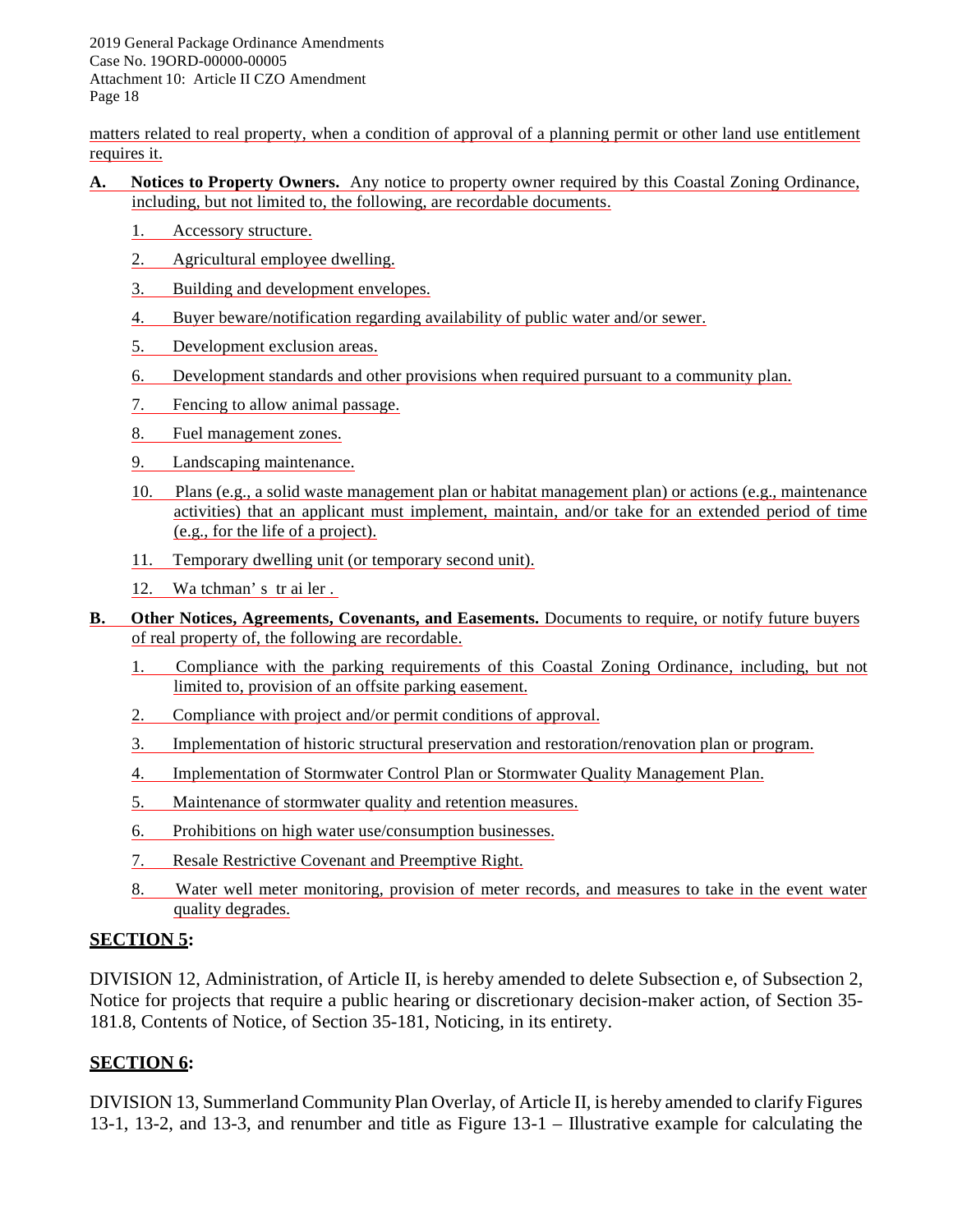floor below grade adjustment, and revise reference to the figure within the text, of Subsection 35- 191.5.2.a.b., Floor below grade, of Section 35-191, Summerland–SUM, as follows:



**Figure 13-1 – Illustrative example for calculating the floor below grade adjustment**

## **SECTION 7:**

DIVISION 15, Montecito Community Plan Overlay District, DIVISION 16, Toro Canyon Plan (TCP) Overlay District, and DIVISION 18, Gaviota Coast Plan (GAV) Overlay, of Article II, are hereby amended to reorder and renumber the divisions as "DIVISION 15, Toro Canyon Plan (TCP) Overlay District", "DIVISION 16, Montecito Community Plan Overlay District", and "DIVISION 17, Gaviota Coast Plan (GAV) Overlay".

## **SECTION 8:**

All existing indices, section references, and figure and table numbers contained in Article II are hereby revised and renumbered as appropriate to reflect the revisions enumerated above.

## **SECTION 9:**

Except as amended by this Ordinance, Division 2, Definitions, Division 7, General Regulations, Division 11, Permit Procedures, and Division 12, Administration, of Article II shall remain unchanged and shall continue in full force and effect.

## **SECTION 10:**

This ordinance and any portion of it approved by the Coastal Commission shall take effect and be in force 30 days from the date of its passage or upon the date that it is certified by the Coastal Commission pursuant to Public Resources Code 30514, whichever occurs later, and before the expiration of 15 days after its passage a summary of it shall be published once together with the names of the members of the